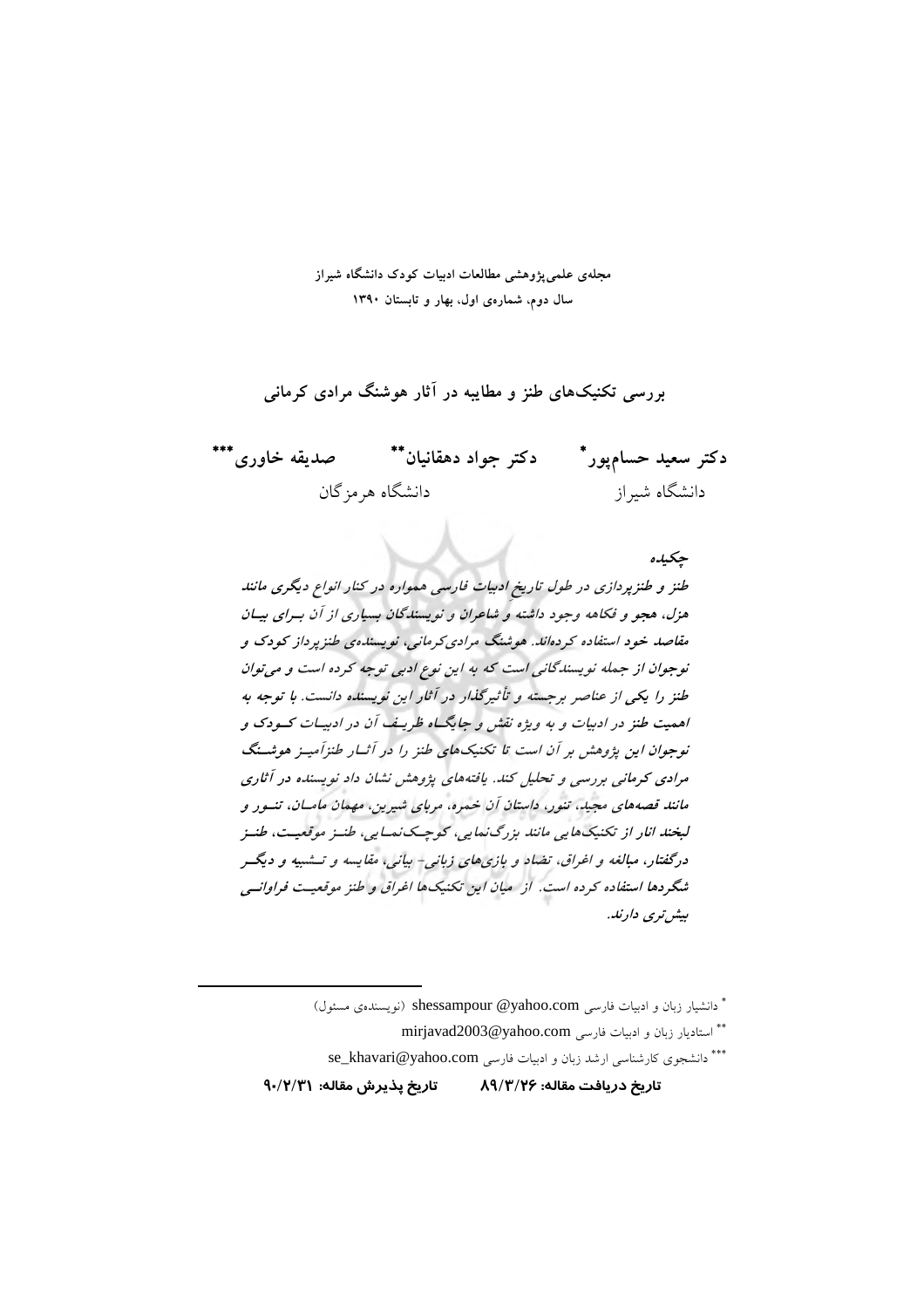**واژههای کلیدی**: ادبیات کودک و نوجوان، تکنیکهای طنـز، طنـز و مطایبـه، هوشـنگ مرادي کر ماني.

#### ۱. مقدمه

انواع طنز و مطایبه در میان اقوام و ملل گوناگون از گذشتههای دور رایـج بـوده اسـت. آدمی همواره می کوشد تا با دست زدن به شیوههای مختلف خود را شاد نگـه دارد و تــا حد امکان اَن را به دیگران نیز منتقل کند. از دیرباز شعر و نشر و بــه طــورکلی ادبیــات، عرصهی مناسبی برای بازتاباندن طنز بوده است. ارائهی تعریف دقیقـی بــرای طنــز، کــار سادهای نیست و این دشواری به دلیل ماهیت تفکربرانگیـز، پیچیـده و چندلایــهی طنـز، نزدیکی مرز و مفهوم آن، با دیگر انواع شوخطبعی مانند مطایب، هجـو، هـزل و فکاهــه است. در کتاب *طنز آوران امروز ایران* در این باره چنین آمـده اسـت: «هجـو: یعنـی بـه تمسخرگرفتن عیبها و نقصها به منظور تحقیر و تنبیه، از روی غـرض شخـصی و آن ضد مدح است. طنز: يعني به تمسخرگرفتن عيبها و نقصها به منظور تحقير و تنبيه از روی غرض اجتماعی و آن صورت تکامل یافتهی هجو است. هزل: یعنی شوخی رکیک به منظور تفریح و نشاط در سطحی محدود و خصوصی و آن ضـد جـدّ اسـت. فکاهــه یعنی شوخی معتدل بــه منظـور تفـریح و نــشاط، درسـطحی نامحــدود و عمــومی و آن صورت تكامل يافتـهي هـزل اسـت» (عمـران صـلاحي و اسـديپـور، ١٣٨۴: مقدمـه). نویسندهی فرهنگ و اصطلاحات طنز بر این باور است که «در اصطلاح ادبـی، طنـز بــه .<br>نوع خاصی از آثار منظوم و یا منثور ادبی گفتـه مـی شـود کـه اشـتباهات یــا جنبـههــای نامطلوب رفتار بشری، فسادهای اجتماعی و سیاسـی یـا حتـی تفکـرات فلـسفی را بــه شیوهای خندهدار به چالش میکشد. طنز گرچه طبیعتش بر خنده استوار است امـا خنــده را تنها وسیلهای می|نگارد، برای نیل به هدفی برتر و آگاه کردن انسان به عمق رذالتها. به همين خاطر در مورد آن گفتهاند: طنز يعني گريهكردن قاه قاه، طنز يعني خندهكردن آه آه» (اصلانی، ۱۳۸۵: ۱۴۰–۱۴۱). اندوهجردی در تعریف طنز می نویسد: «شیوهی خاص بیان مفاهیم تند اجتماعی و انتقادی و سیاسی و طرز افشای حقایق تلخ و تنفرآمیز ناشی از فساد و بی رسمی های فرد یا جامعه را که دم زدن از آنها به صـورت عــادی و یــا بــه صورت جدی، ممنوع و متعذر باشد؛ در پوششی از استهزا و نیــشخند، بــه منظــور نفــی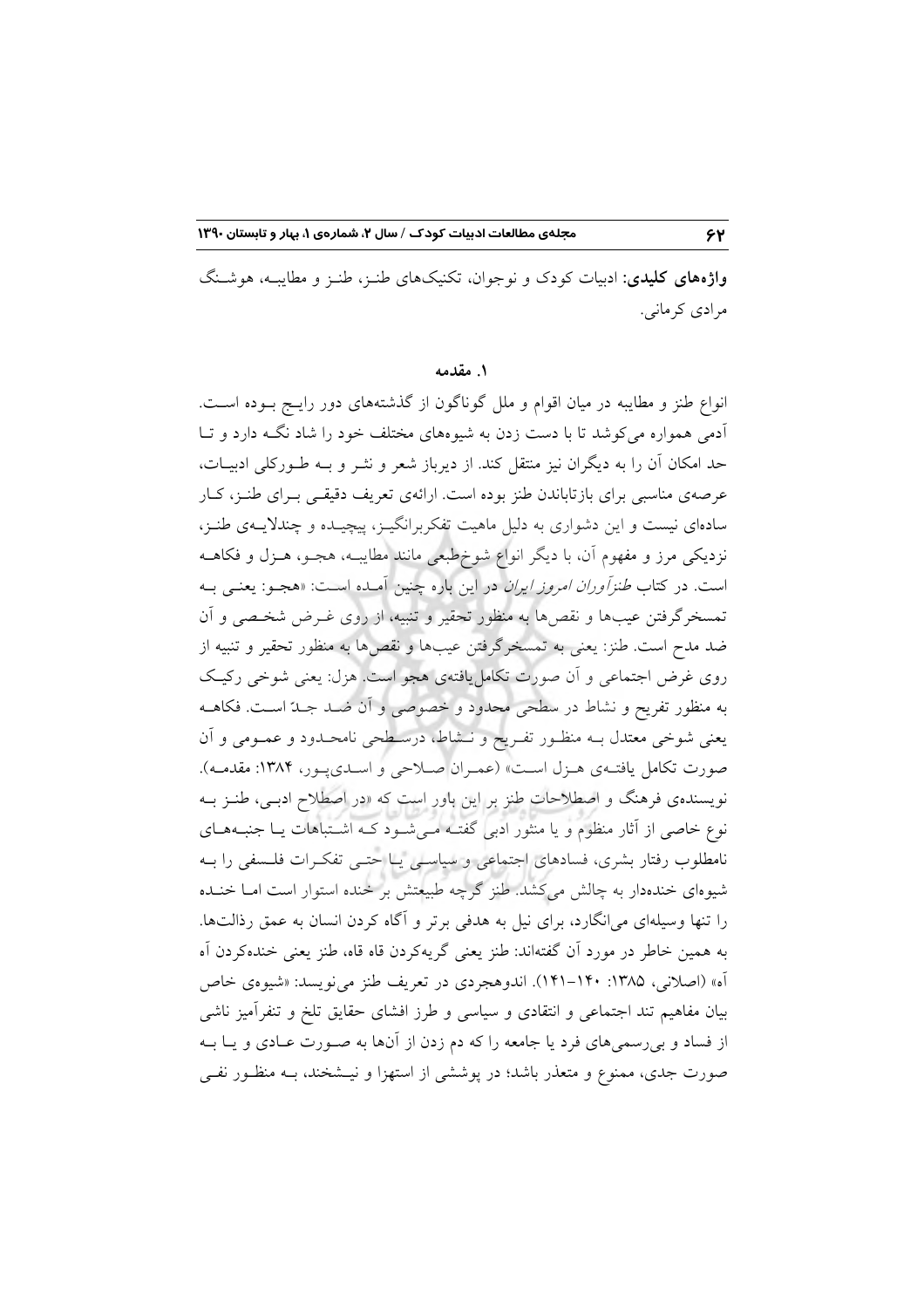کردن و برافکندن ریشههای فساد و موارد بی رسمی «طنز» می نامیم به عبـارت سـادهتـر، طنز را می توان انتقاد و نکتهجویی آمیخته به ریشخند تعریف کرد و آن را طرزی خــاص از انواع ادبي برشمرد» (اندوهجردي، ١٣٧٨: ۵).

مؤلف كتاب *تاريخ طنز در ادبيات فارسي* نيز واژهي «Satire» را برابر بــا طنــز بــه کار برده است (جوادی، ۱۳۸۴: ۱۵). در کتاب *انواع ادبی*«satire» از زیر مجموعــههـای هجو معرفي شده است: «طنز «satire» از اقسام هجو است امـا فـرق أن بـا هجـو ايـن است که اَن تندی و تیزی و صـراحت هجـو در طنـز نیـست وانگهـی در طنـز معمـولاً مقاصد اصلاح طلبانه و اجتماعی مطرح است. طنـز کاسـتن از مقـام و کیفیـت کـسی یـا چیزی است به نحوی که باعث خنده و سرگرمی شود» (شمسا، ۱۳۷۸: ۲۳۵).

در میان محققان ادبیات فارسی تا آنجا که نگارندگان اطلاع دارند، هـیچ کـس بــه دقت شمیسا مباحث طنز و مطایبه را طبقهبندی نکرده است. او طنز را یـک نــوع ادبــی ٔ مستقل به شمار نمیآورد و به آن، به دیلرِ یک نوع فرعی<sup>۲</sup> می $\mathcal{Z}_i$ د. وی معتقد است ایــن نوع ادبی یک ساختار درونی است و نمی شود آن را در شکل بیرونی و ساختار ظـاهری انواع ادبی گنجاند. به نظر می آید سخن شمیسا درست باشد؛ چون طنز و مطایب تقریباً در بیش تر قالبهای ادبی قابل مشاهده است و ظاهراً نمـیتـوان آن را یـک نــوع ادبـی مستقل به شمار اَورد. در مقابل، وجود اَن را هم نفي نمي توان كرد.

بحث و جدل بر سر این که سرانجام طنز و مطایبه نوعی «لحن» است یـا یکـی از انواع ادبی، شاید هرگز به نتیجهیِ قطعی نرسد. به نظر می آید منطقی ترین راهحل ممکن، پذیرش نظر شمیسا باشد. چون طنز و مطایبه با درونمایهی آثار سر و کـار دارد و هـیچ گونه پایبندی و تعهد به قالب ادبی خاص در آن دیده نمیشود، هرچند برخی قالبها با طنز و مطایبه سازگاری بیشتری دارند.

از آنجا که قلمرو طنز و مطايبه بسيار گسترده است و گونــههــاي متنــوعي در آن دیده می شود که برخبی از آنهـا میـان تمـام فرهنـگ&ـا مـشترک نیـست، معـادل1یـابی اصطلاحات ادبی کاری به غایت دشوار است. از این رو نمـیتوان انتظـار داشـت طنـز دقیقاً معادل واژهی انگلیسی «Satire» به کار رفته باشــد (دهقانیــان، ۱۳۸۶: ۳۰–۳۱). از

 $1$  Genre

 $2$  Subgenre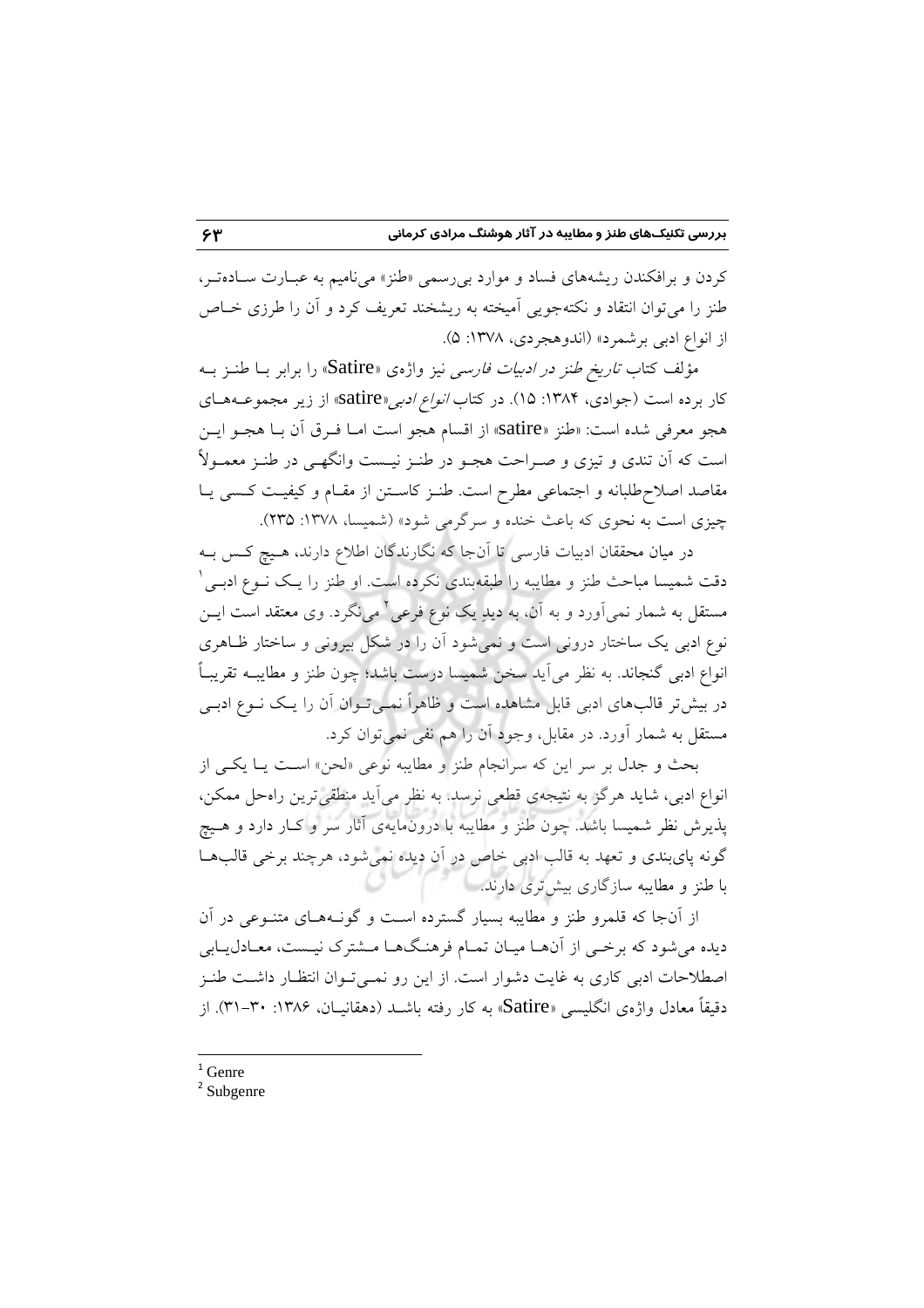طرف دیگر واژه (Irony) در فرهنگ اصطلاحات انگلیسیی از لحـاظ مفهـومی و نــوع کاربرد بسیار با طنز همپوشانی دارد. مـرز ایـن واژه حتـی در ادبیـات انگلیـسی هــم بـا (satire) کاملا شفاف نیست و حتی تکنیکهای ایرونی با برداشت فارسیزبانان از طنز بيش تر سازگار است. با وجود اين ايروني معمولاً در فارسي به كنايه ترجمه شده است . بر اساس تعریف آبرامز، ایرونی انواع گوناگونی دارد که مهسمترین آن در بـر دارنــدهی «وارونهنمایی و نادان انگاری»- که خود از مهمترین تکنیکهای طنز است، می باشد (آبرامز، ۱۹۹۹: ۱۳–۱۳۵). با این توصیف آن چه در فارسبی بـه طنـز شـهرت یافتـه در حقيقت معادل ساتير و أيروني فرنگي است. به نظر مـي(سـد عبـارت «طنـز و مطايبـه» بتواند معادل مناسبی برای این دو واژه انگلیسی باشد.

در ادبیات فارسی طنز جایگاهی دیرینه دارد اما در گسترهی ادبیات کـودک تـاکنون طنز آنگونه که باید بررسی نشده و شاید بتوان گفت، در ادبیات ایران تا چند سال پیش خودِ ادبیات کودک نیز، جایگاه روشنی نداشته و تنها در سالهای اخیر قدری جـدیتر به آن نگریسته شده است. در طول سالهای اخیر طنز و طنزنویسی در ادبیـات داسـتانی کودک و نوجوان مورد توجه ویژه واقع شده و تعدادی از نویسندگان کودک و نوجـوان کشور ما در این حوزه به فعالیت پرداختهاند. بی گمـان یکـی از دشـوارترین شـیوههـای نوشتن، «طنز» است؛ چون نویسنده باید افزون بر قدرت قلــم و دانــش نگــارش، ذوقــی سرشار و ویژه نیز داشته باشد و بر انواع اصطلاحات، مثلها، متلها، اشعار و افسانههـا مسلط باشد تا با کوتاهترین و دل نشین ترین عبارات به بیان مطلب بیـردازد و بـر سـطح آگاهی خواننده بیفزاید و در پوشش طنز و مطایبه شوق خواننـده را برانگیـزد. از جملـه داستاننویسان طنزپردازی که از طنز در آثار خــود بهــره بــرده اســت، هوشــنگ مــرادی کرمانی است. با وجود پژوهشهای فراوان دربارهی آثار وی اما تاکنون تکنیکهای طنـز در آثار این نویسنده به گونهای دقیق بررسی نشده است.

البته در ایران دربارهی تکنیکهای طنز یعنی عناصر سازندهی طنز، کتاب، پایانiامـه و مطالبی چند نگاشته شده است؛ برای نمونه میتوان به کتـاب *تــاریخ طنــز در ادبیــات* فارسی نوشتهی حسن جوادی، *دربارهی طنز* نوشتهی ابوالفها حری یا رسالههای دکتری با عنوان «بررسی محتوا و ساختار طنز در نثر مشروطه» نوشتهی جواد دهقانیان و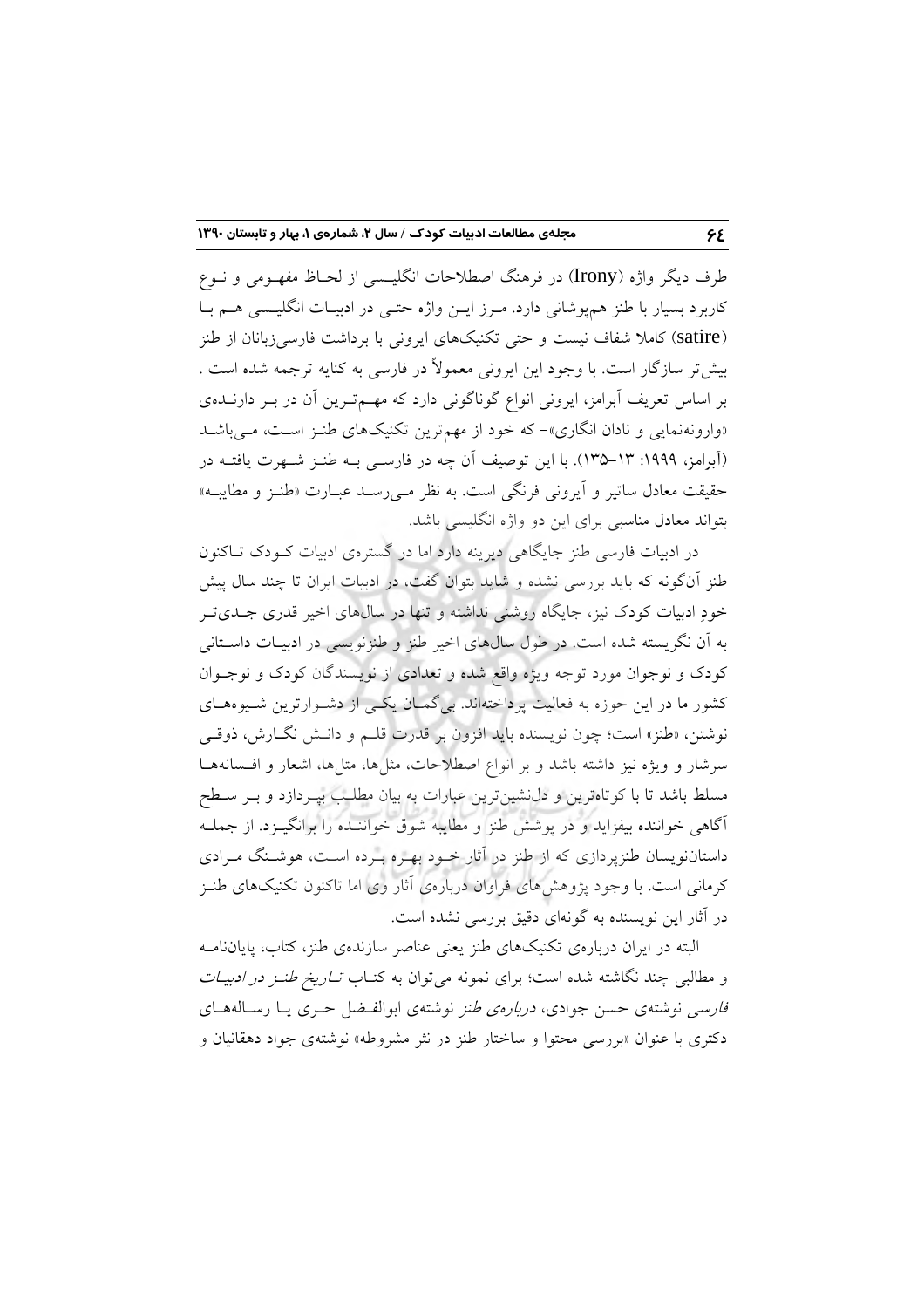«نقد و بررسی طنز، هجو و هزل از مشروطه تا ۱۳۳۲» نوشتهی جهانگیر صفری یاد کرد که در هر دو اثر، بخش هایی به تکنیکهای طنزیر دازی اختصاص داده شده است.

تنها پژوهشگری که طنز را به طور کلبی در آثـار مـرادی کرمـانی بررسـی کـرده، یووین سلاجقه است؛ او در کتاب *صدای خط خوردن مشق* در بخش ویژگی۵ای زبانی داستانهای مرادی بر این باور است که طنز در زبان این نویسنده «گزنده، تند، عـصبی و همراه با نفرت و بدبینی نیست بلکه ملایم و نسبتاً تلخ است؛ خنـدهای کـه در نتیجـهی طنز به کار گرفته شده در این زبان ایجاد میشود» (ر. ک. سلاجقه، ۱۳۸۳: ۱۸–۱۹).

با توجه به اهمیت و نقش ویژهی طنز و مطایبه در برخی آثار مـرادی کرمـانی ایــن جستار برأن است تا پس از واكاوى تكنيكهاى طنز در آثار اين نويـسندهى نــامأشــناى کشورمان به پرسشهای زیر پاسخ گوید:

۱.سبک و ویژگیهای طنز آثار مرادی کرمانی چیست؟ ۲. در هر یک از آثار نویسنده کدام تکنیکهای طنز کاربرد بیش تری دارد، چرا؟ ۳. آیا می توان سبک ویژهای برای طنز و طنزنویسی ایشان در نظر گرفت؟

# ۲. تکنیکهای طنز و مطایبه در قصهه*ای مجید، داستان آن خمره، مربای شیرین*، مهمان مامان، تنور و لبخند انار

۲- ۱. مرادی کرمانی و آثار طنزآمیز او

هوشنگ مرادی کرمانی در سال ۱۳۲۳ در روستای سپرچ از توابع بخش شهداد کرمان به دنیا آمد. شهرت او به دلیل کتابهایی است که برای کودکان و نوجوانان نوشته است. او تحصیلات ابتدایی خود را در زادگاهش (روستای سیرچ) گذراند و دورهی متوسطه را در کرمان و تحصیلات عالمی را در تهران طی کرد و در رشتهی زبان انگلیسی مدرک لیسانس گرفت و در سال ۱۳۴۷ با چاپ داستان در مطبوعات فعالیت مطبوعاتی اش را گسترش داد. در سال ۱۳۵۳ داستان قصههای مجید را نوشت. همین قصهها، جایزهی ویژهی «کتاب برگزیده سال۱۳۶۴» را نصیب وی ساخت. اما نخستین جایزه ی نویسندگی اش به خاطر «بچههای قالیبافخانه» بود که در سال ۱۳۵۹ جایزه نقدی شورای کتاب کودک و جایزه جهانی اندرسن در سال ۱۹۸۶ را به او اختصاص داد. درک و لمس آنچه که می نویسد از ویژگیهای نویسندگی این نویسنده است که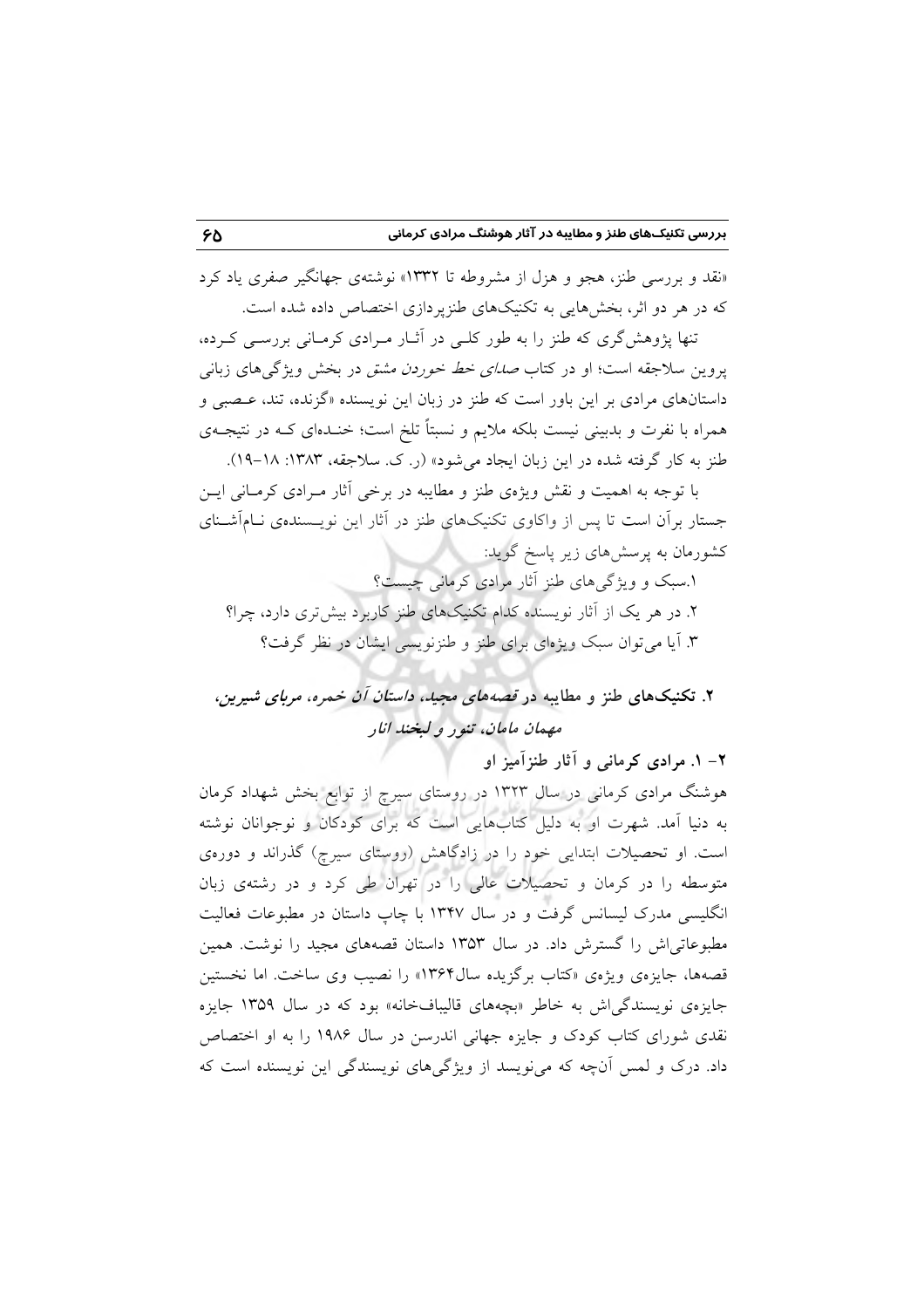در همهی داستانهای او میتوان احساس کرد. آثار او به زبانهای هندی، عربی، انگلیسی، آلمانی، اسپانیایی، هلندی و فرانسوی ترجمه شده است.

یکی از آثار مهم و طنزآمیز این نویسنده قصههای مجید است؛ این اثر «مجموعه داستانهای به ظاهرجداگانهای است که به ویژه، میان نخستین و آخرین آنها پیوند معنیداری دیده می شود که توجه خواننده را از طنز داستانی و حوادث زندگی یک پسر بچهی نیمهروستایی، به ابعادگستردهتری، سوق میدهد که یکی از آنها اشاره به زندگی خود نويسنده و تلاقي شخصيت او با «مجيد» است. به سخن ديگر، خاطرات «مجيد و نویسنده» درهم تنیده شده است» (سلاجقه، ۱۳۸۰: ۱۹۳). قصههای مجید، در برگیرندهی ۳۹ داستان است و هركدام از آنها موضوعی مشخص را دنبال میکند. شخصیت اصلی داستانها مجید، پسرک بازیگوش، لاغر، عاشق کتاب و گریزان از ریاضی است که به همراه بی بی، مادربزرگ مهربانش، زندگی میکند و همیشه با خرابکاریهایش جان او را به لب میرساند. «مهمترین ویژگی قصههای مجید، در نوع توصیفهای آن است. توصیفهای این قصهها بسیار عینی است و کمتر با توصیفهای انتزاعی و تکگویی روبهرو می شویم. به عبارت دیگر مجید بیش از آنکه گفته باشد با توصیفهایش ماجراها را نشان داده است» (سيداًبادي،١٣٨٢: ١۴۶). زبان خاص و لحن طنزآميز در این اثر به تناسب ساختاری و غنای آن کمک کرده است. مرادی کرمانی در این اثر بیش ترین بهره را از طنز و تکنیکهای آن برده است و به گونهای که میتوان آن را

طنزآمیزترین کار وی دانست.<br>دیگر اثر طنزآمیز مرادی خمره است؛ این داستان جوایز ملی و بین|لمللی فراوانی را از اّن خود کرده است و در اّن ماجرای معلمی روایـت مـی شـود کـه بـرای تــأمین اّب آشامیدنی دانش آموزانش در یک روستا با مشکل روبهرو شده است و آنچـه داسـتان را به پیش می برد، خمره(ها)یی است که به شکلی اغراقآمیز و شبیه یک موجود جانــدار و هوشیار آب را در خود نگه نمیدارند و با مشکلاتی که برای آن(ها) پیش میآید، طـرح داستان شکل می گیرد. طنز و مطایبه در این اثر بـه دو شکل دیـده مـی شـود؛ یکـی در شوخی ها و جملههای خندهداری است که اشخاص داستان به کار می برند (برای نمونـه در بخشی از داستان که قرار است بچهها برای چسباندن خمرهی شکسته و بـرای کـار دستی تخم مرغ ببرند، پدر یکی از بچهها به او میگوید: «این دیگر از آن حـرفهاسـت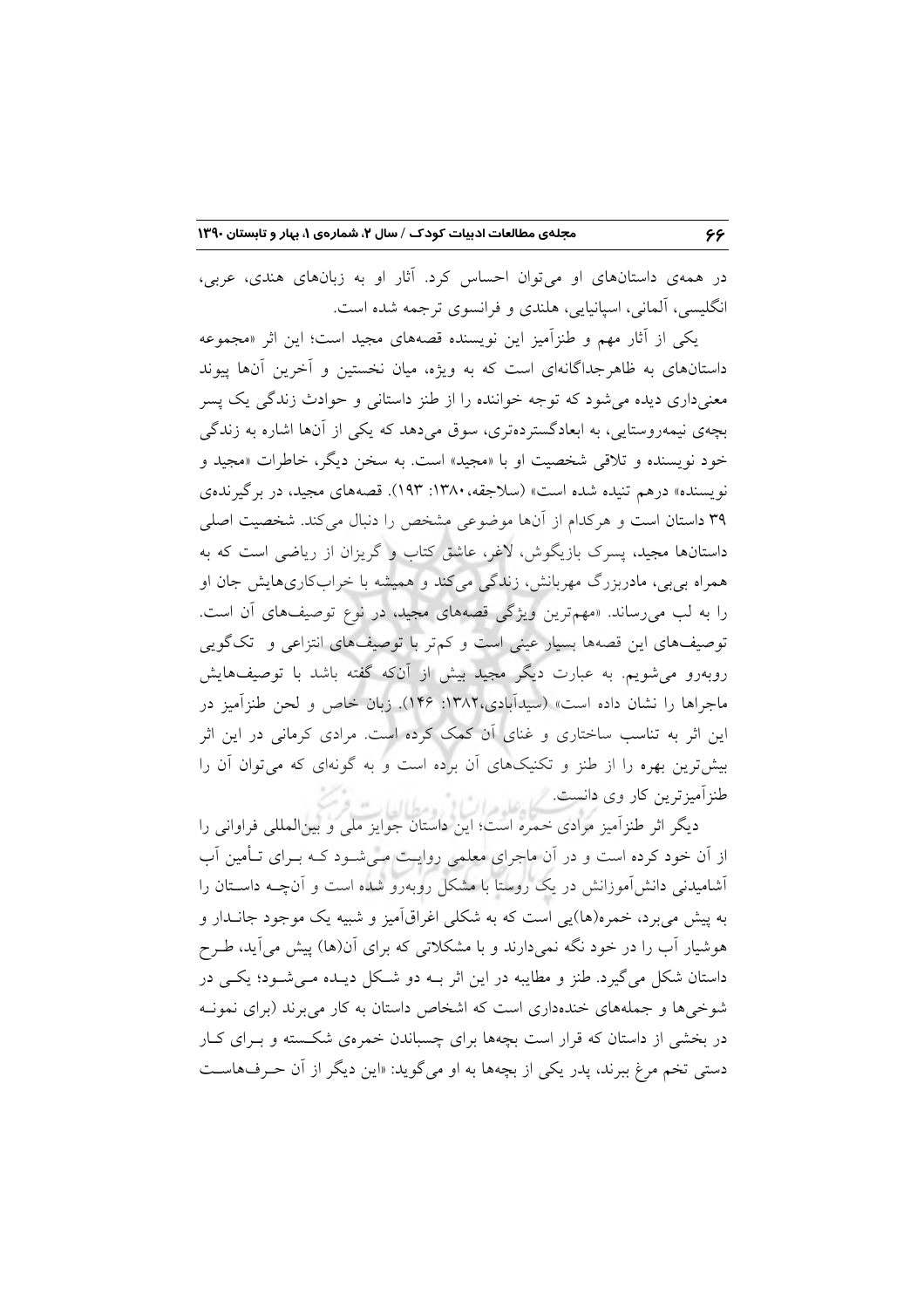كه بابت بردن تخم مرغ نمره بدهند! اگر قرار است براي تخمهرغ نمره بدهند بايـد مـرغ نمرهی ۲۰ بگیرد که آنچنان تخمی کرده نــه تــو» (مــرادی، ۱۳۸۸: ۴۰) و دیگــری طنــز موجود در ساختار و کلیت داستان است که گویی لجاجت خمره(ها) در خراب شدن و نگه نداشتن آب زمینهای فراهم میآورد تا رفتارهای خرافی و باورهای نادرست مـردم یک روستا نقد شود.

مهمان مامان نیز از آثار طنزآمیز مرادی کرمانی است؛ این اثر «حکایت محرومیتهـا و کمبودها است که با زبانی نسبتاً طنز آمیـز پرداخـت شــده اســت... مخاطـب رد پــای کمبودها و کمداشتن ها را در جای جای زندگی آنها احساس میکند و همچنـین نقـش سنتها را در پنهان کردن این کمبودها از دیگران بـه ویـژه مهمـان» (سـلاجقه، ۱۳۸۳: ٢٧٨-٢٨٩). در اين اثر، شوخي ها، جملهها، موقعيتها و اغراق هاي خندهآور موجود در قصههای مجید و خمره دیده نمـیشـود و طنـز و مطایبـه چنـدان آشـكار نیـست و در لایههای پنهانتر آن دیده میشود؛ به گونهای که ایـن طنـز را مـیتـوان در تـضاد میـان کنشها و رفتارهای پدر و مادر خانواده با مهمانانشان دید. یدر در این داستان با مهمـان بیش از اندازه خودمانی و راحت است و مادر به عکس او بیش از اندازه مبـادی آداب و تعارفی و حساس است و همین موضوع زمینهی طنزی پنهـان را در سـاختار اثـر یدیـد می آورد.

مرادي کرماني پس از «مهمان مامان» و «چکمه» يک بـار ديگـر در داسـتان مربـاي شیرین فاصله گرفتن از فضای روستایی و نیمهروستایی آثارش را تکرار میکند. وی در این داستان موضوع بسیار سادهای ماننـد بـاز نــشدن در شیــشهی مربـا را بـا اســتفاده از تکنیک بزرگنمایی و بیانی نسبتاً طنزآمیز موضوع داستانی برای مخاطب نوجــوان قــرار داده است. از آنجا که در داستانهای این نویسنده شاهد حـضور چنـدین عنـصر ثابـت مانند فضای روستایی یا نیمەروستایی، تکفرزندی، پتیم بودن شخصیتها یا زنــدگی بــا یکی از والدین به جای هردو، فقر و تنگدستی و طنز هستیم، در مقایسه بــا آثــار دیگــر، نویسنده در این اثر دست به نوعی هنجارگریزی میزند. نخستین موضوع همانگونه ک گفته شد، آفریدن داستان در فضایی شهری بـا مـشکلات آن اسـت. مطلـب دیگـر ایـن هنجارگریزی در شخصیت اصلی داستان است؛ «اگـر «مـریم» کـودک دیـروز، در برابـر انتقاد و تمسخر زنهای روستایی از نان پختن یک مرد (پدرش) مجبور به تسلیم شـد و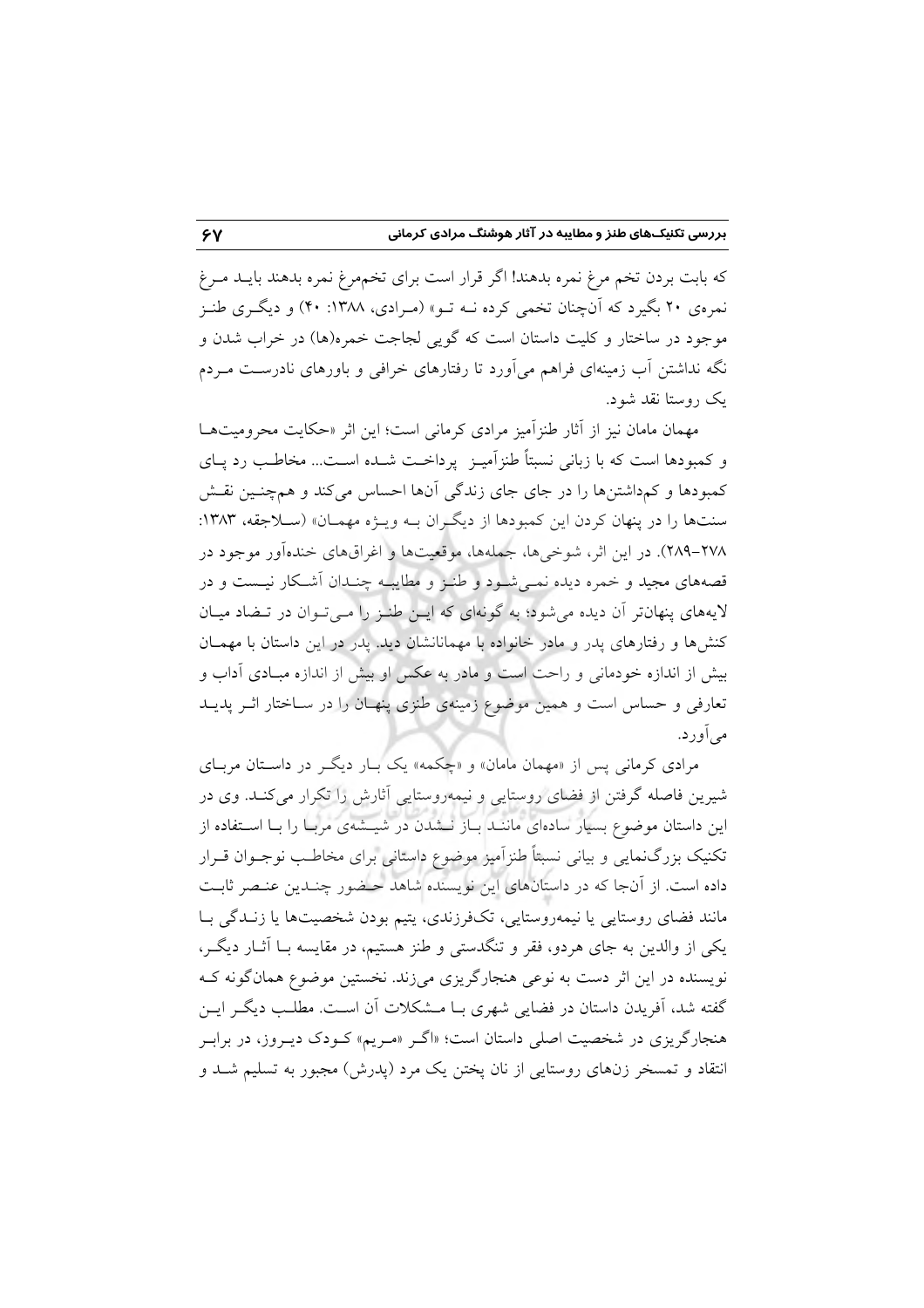خود، در سن و سالي نامناسب براي «بستن دهان ديگران» به تجربهي خطرنساكي دست زد، اگر مجید، کودک سادهی دیروز در پی چند و چون به کرسی نـشاندن حـرف خــود نبود و با نگاهی هراسان به «تسبیح» معلم خیره میماند و جوابهای «جـدول ضـرب» روی زبانش یخ میزد، «جلال امروز» از این گونه نیست» (سلاجقه ،۱۳۸۰: ۲۸۲–۲۸۳). جلال شخصیت اصلی داستان با شخصیتهای داسـتانی دیگـر ایــن نویـسنده متفـاوت است؛ چون مرادي كرماني اين شخصيت را نزيسته و تجربه نكرده است. امـا محـيط و مکانی روستایی و افراد روستانشین جزیبی از زندگی او هستند. داستان با طنزی امروزی و صحنههای مبالغهآمیز در حال حرکت است. راوی نویسنده است و چون دیگر آثار او زبانی تصویری و متمایل به فیلمنامه دارد. تکنیک غالب بر این اثر بزرگنمایی، مبالغــه و اغراق و استفاده از عبارتهایی است که موقعیتهایی طنزآمیز میآفریند. البتـه در کنـار این شگردها که در روساخت اثر جریان دارد، آنچه اجـزای ایـن اثـر را بـه هـم پیونـد میدهد و در لایـههـای پنهـانتـر اثـر دیـده مـیشـود، انتقـاد از رفتارهـا و كـنشهـای شکل گرفتهی نایسند در جامعه است؛ یکی به رسمیت نشناختن دیدگاه و نظر کودکان و .<br>نوجوانان است و به نظر می رسد درونهایهی این اثر به رسمیت شناختن حق اعتراض و گرفتن حق برای همهی افراد به ویژه برای کودکان و نوجوانان باشد کـه در آغــاز افــراد بزرگسال آنان را جدی نمیگیرند و دیگری انتقـاد از یـک کـلاغ چهـل کـلاغ کـردن، شايعهسازي، تهمتزدنهاي بي دليل به يک ديگر، رعايت نکردن حقـوق ديگـران و... باشد. جابهجایی ارکان جمله (تقدیم یا تکرار فعـل)، کـاربرد محـاوره لغـات و افعـال، حذف حرف اضافه برای تأکید بر واژه، جناس و تکرار فعل برای ایجاد اطناب طنزآمیـز

از جمله صنعتهای رایج در این اثر هستند.<br>*لبخند انار*، از دیگر آثار طنزاًمیز این نویسنده است؛ در این اثــر کــه مجموعــهای از چند داستان است، طنز آمیز ترین داستان «لبخند انار» است. آنچه این داستان را خواندنی ساخته، اغراق شخصیتها در مطلوب پنداشتن کتک و فلـک در دوران تحـصیل اسـت، به گونهای که هر یک از آنان در این باره بر دیگری سبقت مـیجوینـد و مـیکوشـند، چنین وانمود کنند که تنها دلیل رشد و ترقی آنان کتکها و فلکهای مدیر مرحومشان، آقای دباغ است. اما در پایان پس از اجرای پانتومیم یکی از شاگردان قدیمی، تــا حــدی این موضوع دگرگون می شود و سخنان همسر مدیر و فرزند او تناقضهای آشکاری را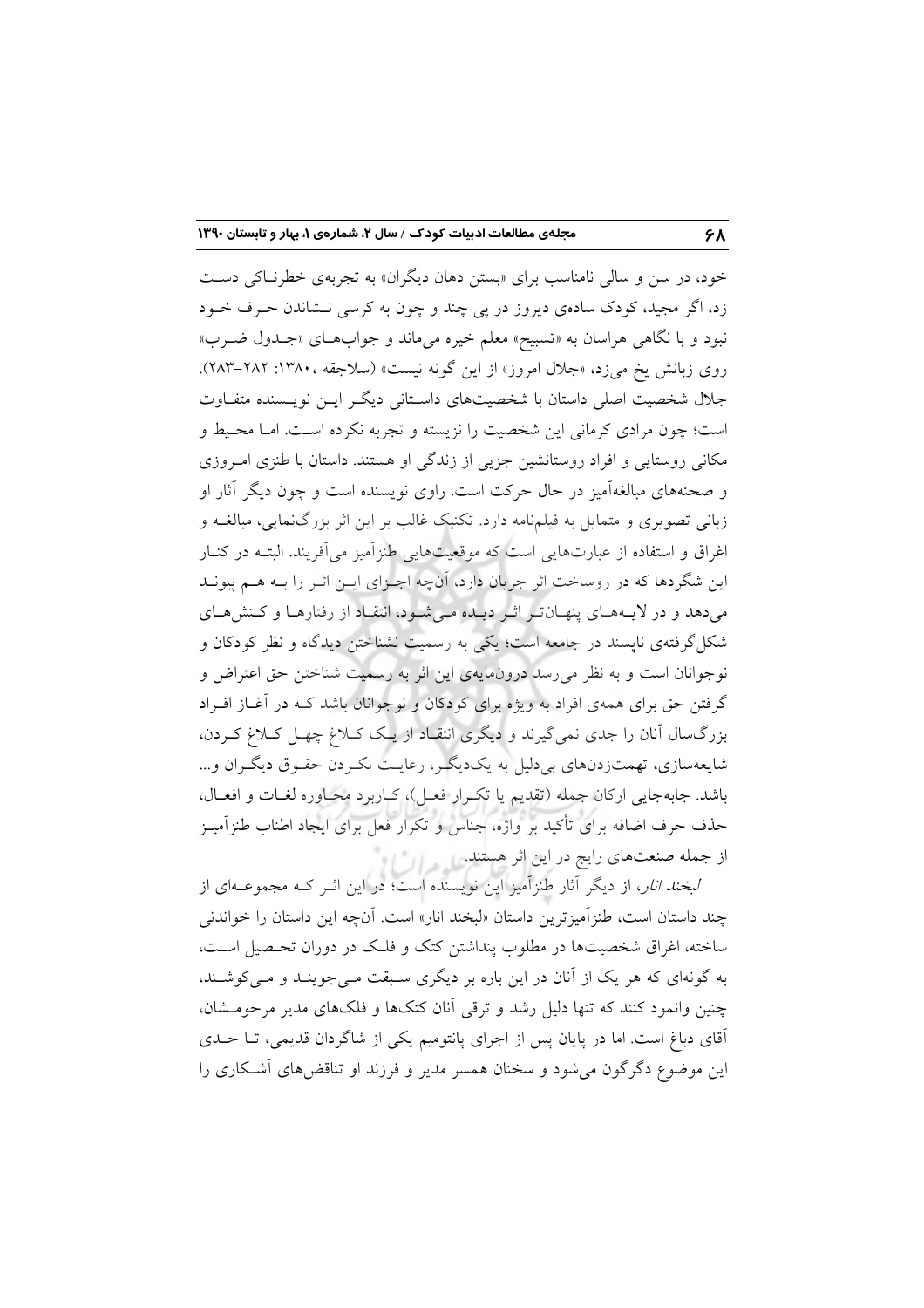روشن می سازد. یکی از مسائلی که بیش تر به جنبههـای طنـز داسـتان کمـک مـی کنـد، گفتههای یکی از شاگردان است که میگوید: «جوری شده بود که هر که بیش *ت*ر کتک میخورد، محبوبتر و به اصطلاح قهرمانتر از دیگران بود. حتی دبستانیها هم دیگر از کتک نمی ترسیدند و بچههایی که کتک می خوردند، احساس افتخار و قدرت بـیش تـری می کردند» (مرادی، لبخند انار، ۱۳۷۸: ۳۲). همین فرد که دانش آموز درس خوانی است و تاکنون از دست مدیر کتک نخورده، به عمد کاری میکند تا فلک شود و رفتـار او پـس از فلک شدن چنین است، «سرم را بالا گرفتم و مثل قل<sub>ی</sub>پور قهرمانانــه از جلــوی چــشم بچهها رد شدم و رفتم توی صف، انگار دنیا را فتح کرده بودم» (همان، ۳۳).

البته اغراق بیش از اندازه در شوق فراوان این شاگردان دیروز که حالا همه بـیش از ۴۵ سال دارند، در پایان داستان نیز تمامی ندارد و پس از اعلام مجری برای این که قرار است یک نفر خاطی به دلیل یادآوری خاطرهی آن سالها فلک شود، همه اعلام آمادگی میکنند و اصرار دارند که حتماً فلک شوند. هرچند این اغراق بــه طنــز موجــود در اثــر كمك مي كند، امّا تا حدى أن را سطحي مي نمايد.

در مجموعه داستان تنور این نویسنده نیز می توان به ویژه در داستانهای سنگ اول، شیر، رضایتنامه، نقاشی، بوی پلو و تنور برخی تکنیکهای طنز ماننـد بـزرگنمـایی و اغراق و مبالغه و طنز موقعیت را دید.

# ۳. بررسی تکنیکهای طنز در آثار یاد شده

در این جا نخست تکنیکهای شناخته شدهی طنز معرفی و نمونههایی بـرای هرکـدام از أثار مرادى كرمانى ارائه مىشود. إلى صامع علوم السائي

### ۳- ۱. بزرگنمایی (مبالغه و اغراق)

از شیوههای رایجی که در بیشتر زیر مجموعههای طنز بهکار برده می شود، بزرگنمـایی در توصیف ویژگیهای اخلاقی و ظاهری و نیز بزرگ کردن زشتیها و کاستیها است. از آنجا که عامل اصلی در بزرگنمایی مبالغه و اغراق در نشان دادن واقعیت است، مــا در اینجا بزرگنمایی و مبالغه و اغراق را به صورت یکجا با هم آوردهایم. همانگونــه که کاریکاتوریـست بـرای رسـاندن پیـام خـویش برخـی از اعـضای بـدن شخـصی را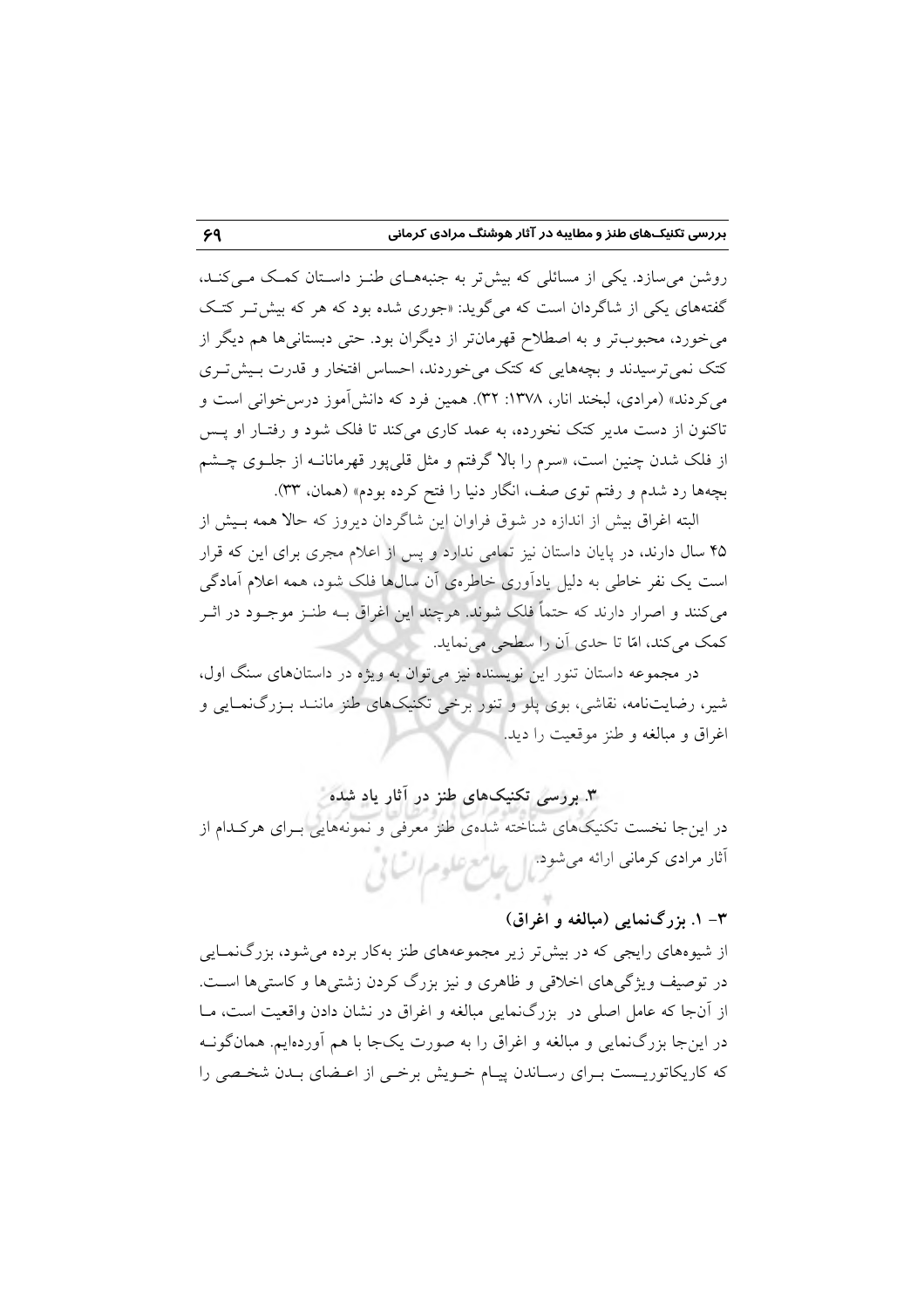برجستهتر و بزرگتر ترسیم مـیکنـد، طنـزپـرداز نیـز برخـی ویژگـی هـا و جنبـههـا را برجستهتر و نمایانتر می نمایاند تا به هدف خود نایـل آیـد. «وقتـی طنزپـرداز کـسی را احمقتر از آنچه هست می نماید، وقتـی جـرم و گنـاهی را بـیشتر از واقعیـت نـشان می،دهد و آنگاه که یک رویداد کوچک را تا حد غیر قابـل بـاوری بـزرگ مـی کنـد؛ در حقیقت به مخاطب خود این واقعیت را گوشزد میکند که عیوب و رذایلی کـه بــه طنــز کشیده شدهاند، به قدرکافی بزرگ هستند، اما چون برخی از دیدن واقعیت آن ناتواننــد، طنزیرداز مجبور شده، آنها را با ذرهبـین بــه صــورت واقعــی نــشان دهــد و حقیقــت و ماهيت أن را بهتر بشناساند» (دهقانيان ١٣٨۶: ١٤٠). مبالغه و اغراق نيز به اين صـورت است که طنزنویس در وصفکردن، ستایش یا نکوهش کسی یا چیزی آنقدر افراط کند که از حد عرف و عادت معمول بگذرد و برای شنونده شگفتانگیز باشد.

مرادی کرمانی در آثار طنزآمیز خود از این شگرد بیش از دیگر شگردها بهره گرفتـه است؛ به گونهای که می توان آن را از ویژگیهای مهم سبک طنز این نویسنده دانست. در *قصههای مجید* این تکنیک بیش از آثار دیگر جلوهگر شده است. برای نمونه به چند نمونه اشاره مے شود:

۱. اغراق در به تصویر کشیدن موهای مجید. هر نوجوانی با سن و سال مجید یکبی از مواردی که به آن بسیار اهمیت میدهـلم، شمیوهی مرتـب سـاختن و درسـتکردن موهاست و از کوتاهکردن آنها بسیار ناراحت مےشود، امـا ایــن نــاراحتی در آن حــد اغراقآمیز نیست که نویسنده ادعا میکند؛ مجید حتی نیمهشبها وقتی همه خوابنـد، بـر می خیزد و مشغول درست کردن موهایش می شود. این تصویر اغراق آمیز بـه گونــههـای مختلف در این داستان دیـده مـیشـود: «موهـای یـک طـرف کلـه سـیخ و تیـغ تیغـی می|یستادند. کار بدتر از بد میشد و کلهام پاک از ریخت می|فتاد. گاهی هم نـصفههـای شب، از خواب پا می شدم نرم و پاورچین پاورچین می رفتم جلوی آینه. چــراغ لامپــا را میگذاشتم توی تاقچه، بغل آینه، و با شانه و چنگ میافتادم به جان موهـا. امـا موهـای بي انصاف لج مي كردند و اهل سازش نبودند» (قصههاي مجيد،ص٣٣).

۲. از دیگر نمونههای این شـیوه در دو داسـتان «اردو و خیـاط» مـی تـوان دیـد. در داستان اردو، بزرگ $نمایی یا اغراق در جمع|َوری وسایل شخصی مجید است که بـیبـی$ برای او به اندازهی بار دو الاغ وسایل آمـاده کـرده اسـت. مبالغــه و اغــراق موجــود در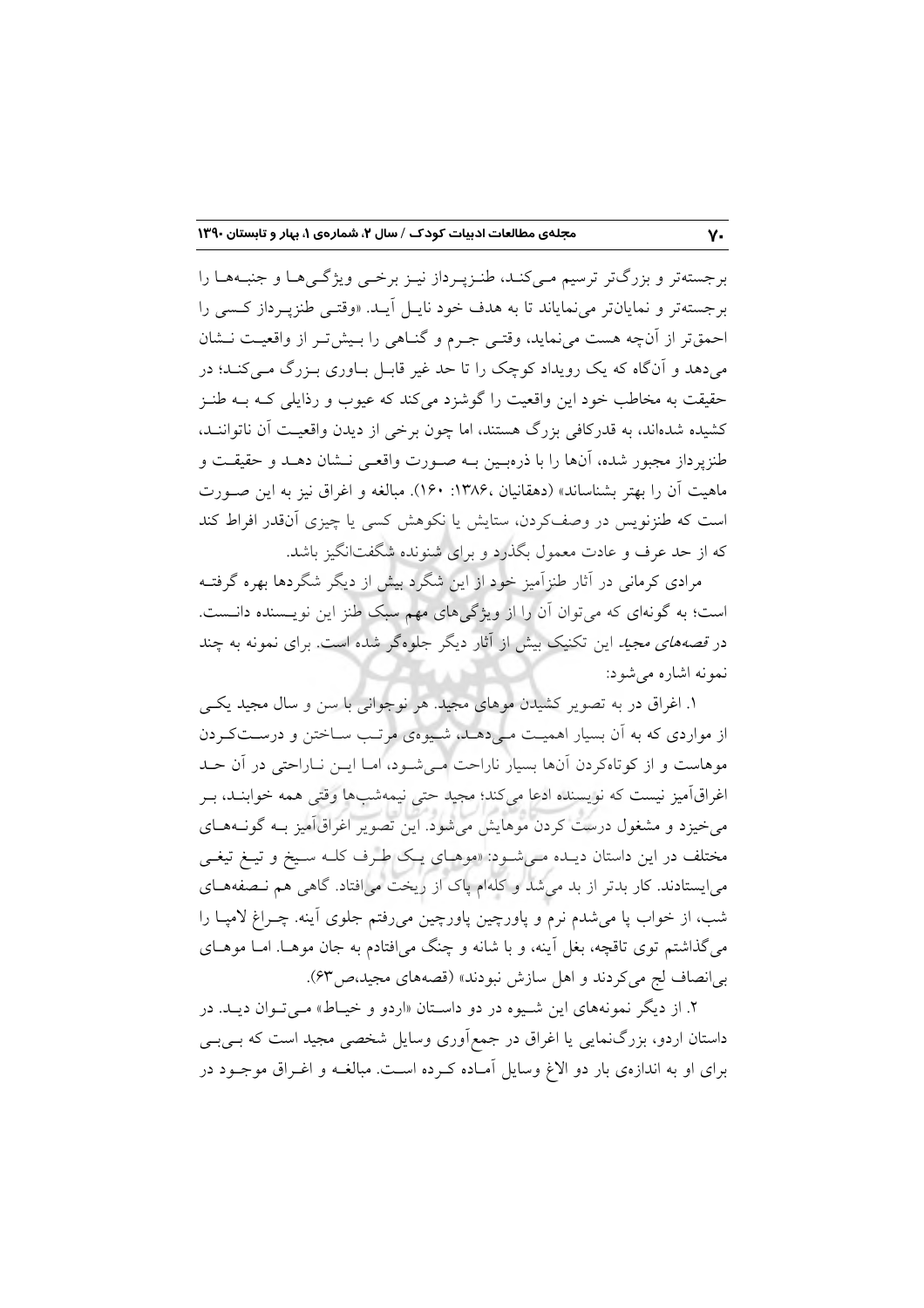داستان خياط مربوط به رفتار «اَميزكمال»، شوهرخواهر مجيـد، اسـت. يــذيرفتني نيــست کسی به سن و سال او از به یادآوردن خاطرات دورهی نوجوانی و نداشتن لبـاس شـب عید، کارش به غش و ضعف بکشد. نویسنده با این شگرد، با بزرگنمایی بـه موضـوع بیانی طنزآمیز میدهد. نمونهی دیگر این تکنیک را بار دیگر زمانی مشاهده مـی کنــد کــه مجید برای دیدار دایی به یزد رفته است. هنگامی که قدم به حیاط خانــه مــی گــذارد، بــا صحنهی دعوای دایی و زنش روبهرو می شود. نویسنده همین ماجرا را به شیوهی بارزی با اغراق، مبالغه و بزرگنمایی توصیف میکند، «داشتم عینکم را برمـیداشـتم کـه دیـلـم يک سيني استکان نعلبکي هم اَمد. عين لامپا تو هوا چرخ مي خـورد و مـي اَمـد. داشـت صاف و بي رو در بايستي مي آمد طرف كلهي من سر يا نشــستم و جــا خــالي دادم... .» (سفر، ص ۹۲)

نمونهی دیگر این شگرد در داستان «عکس یادگاری» دیده می شود. در این داستان دربارهی شیوهی برخورد مجید و بیبی با دوربـین عکاســی بـزرگ(نمـایی شــده اســت. نمونهی دیگر را در داستان «انشانویس» میبینیم. مجید قصد دارد سرنوشت «کبری، زن عباس» را برای موضوع انشا توضیح دهد که در تشریح وضعیت او بسیار اغراق میکند. مرادی در نمونهی دیگری از جمله داستان «تسبیح» نیز ایـن روش را بـهکـاربرده اسـت. بزرگنمایی و اغراق موجود در توصیف کلاس، رفتار معلم با مجید و وقایع مربـوط بـه یادگیری جدول ضرب مجید است.

۳. یکی دیگر از موارد بزرگنمایی نویسنده، مبالغـه در توصـیفهـای موجـود در قصههای مجید است. مرادی کرمانی از توصیفها بـه همـراه مبالغـهای کـه چاشـنی آن کرده است، برای تأکید و تقویت بیش تر طنز و طـرح داسـتانی کمـک گرفتـه اسـت. در داستان «انشانویس» فراش مدرسهی دخترانه در حال بردن مجید بـه دفتـر اسـت کـه در توصيف وضعيت مجيد مبالغه ديده مي شود: «دخترها كه ديدند، فراششان دست يـسرك ریزه میزه، سیاه سوخته، ترسیده و شلوار پارهای را گرفته و دنبالش مـیکشد، هیـاهو و تک و دوشان را ول کردند و دورمان جمع شدند» (انشانویس، ص۱۵۸). نمونهی دیگر در داستان «عکس یادگاری» دیده می شود: «عکس به خیر و خوشی برداشته شـد. چـه عکسی؟ ماه! چشمها درشت، دهان تنگ، ابرو تو دل برو، سر و گردن قبراق، گــوشهــا مرتب و روبهراه و کله صاف و تخم مرغبی و از تـه ماشـین شـد» (عکـس یادگـاری،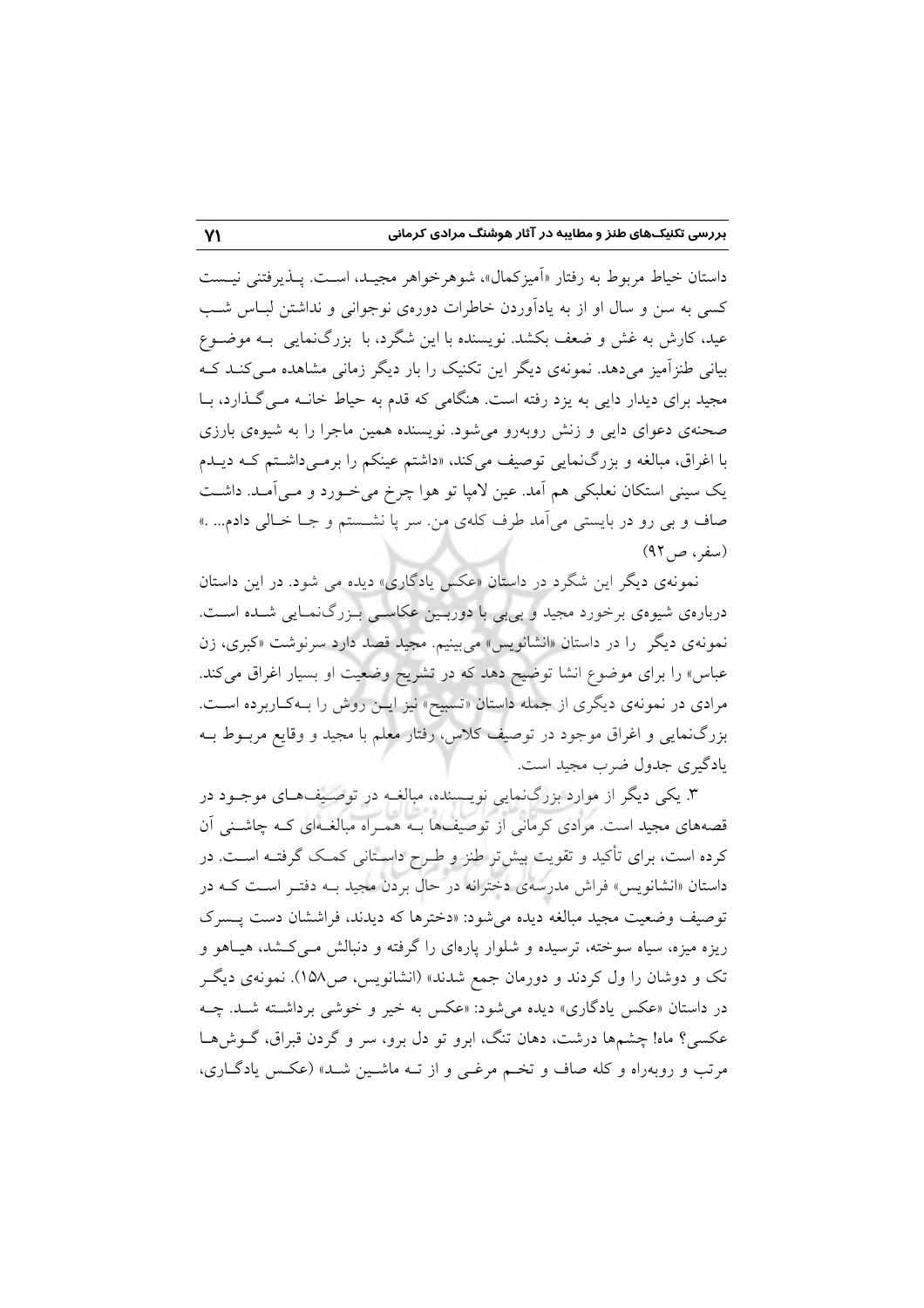ص ۱۰۸). در صفحات ۶۳، ۹۲، ۱۰۸، ۱۱۰، ۱۵۲ قبصههبای مجب شگرد میالغیه در توصيف موقعيتها، لحن داستان را به طنز و مطايبه سوق داده است.

مرادی در آثار دیگر نیز از این تکنیک به فراوانی بهره گرفته است و به گونهای ک می توان بزرگ نمایی را اصلی ترین تکنیک طنز در آثار مرادی دانست؛ به ویژه در آثــاری مانند خمره، مربای شیرین، لبخند انار و بیش تر داستانهای تنور مانند «شیر»، «بوی پلو»، «رضایتنامه»، «سنگ اول» و «سنگ روی سنگ»، این شگرد در ساختار آنها نیز به کـار گرفته شده، به گونهای که یک عنصر مانند خمره، در شیــشهی مربـا، چــوب انــار بــرای فلک کـردن و کتـک زدن دانــش|مــوز، شــير دادن بــه يــک يــسر بچــهي يتـيـم، گــرفتن رضایتنامه، بوی پلو یا حتی سنگ قبر تأثیری طنز آمیز ایجاد می کنـد و همـین موضـوع زمینهای فراهم می آورد تا داستان شکل بگیرد و به کمک آن نویسنده با تقابـل هــایی کــه میان شخصیتهای داستانها ایجاد میکند، موقعیتهای طنزآمیز نیز بـه کمـک ســاختار میآیند تا انتقادهای مطرح در داستان بهتر و نمایشی تر به خواننده منتقل شوند.

در داستان مهمان مامان نیز در بی خیالی پدر خانواده نسبت به رعایت کردن برخی آداب و رعایت کردن بیش از اندازهی اَداب از سوی مـادر خـانواده بـزرگـنمـایی شـده است و همین موضوع در ساختار این داستان طنز ایجاد کرده است.

همچنین در مربای شیرین بزرگنمایی و شاخ و برگ دادن به یک مطلب ساده (باز نشدن در شیشهی مربا) باعث خلق داستانی طنزآمیز شده است. البته این شـگرد کــه در واقع «هیاهو برای هیچ» ساختار طنز آن را شکل میدهد، در طنز سابقهای طـولانی دارد. در ادبیات انگلیسی الکساندر پـوپ در اثـری بـه نـام«بـه یغمـارفتن طـرهی گیـسو» بـا بهرهگیری از این تکنیک از موضوعی ظاهراً پیش یا افتاده، طنزی بسیار زیبا مـی اَفرینــد. در این اثر همانطور که از عنوان آن پیداست، نزاع بـر سـر یـک طـرّه مـو اسـت. ایـن مضمون ساده البته پیامی ِ ژرف و قابل تأمل دارد و ابزاری است برای نــشاندن ســخافت و حماقت خاندانهای اشرافی که بر سر هیچ و پـوچ مـیجنگنـد و از وضـعیت مـردم عادي بي خبر ند.

- در مربای شیرین صاحب کارخانهی مربای شبدر همین شیوه را بهکار مـی گیـرد: «همین حالا، همین حالا که بنده اینجا میان کارخانه ایستادهام و دارم بـا شـما صـحبت می کنم توی خانهها، تو قفسهی آشپزخانهها و بـالای یخچـال۵مـا، کنـار اجـاق گازهـا و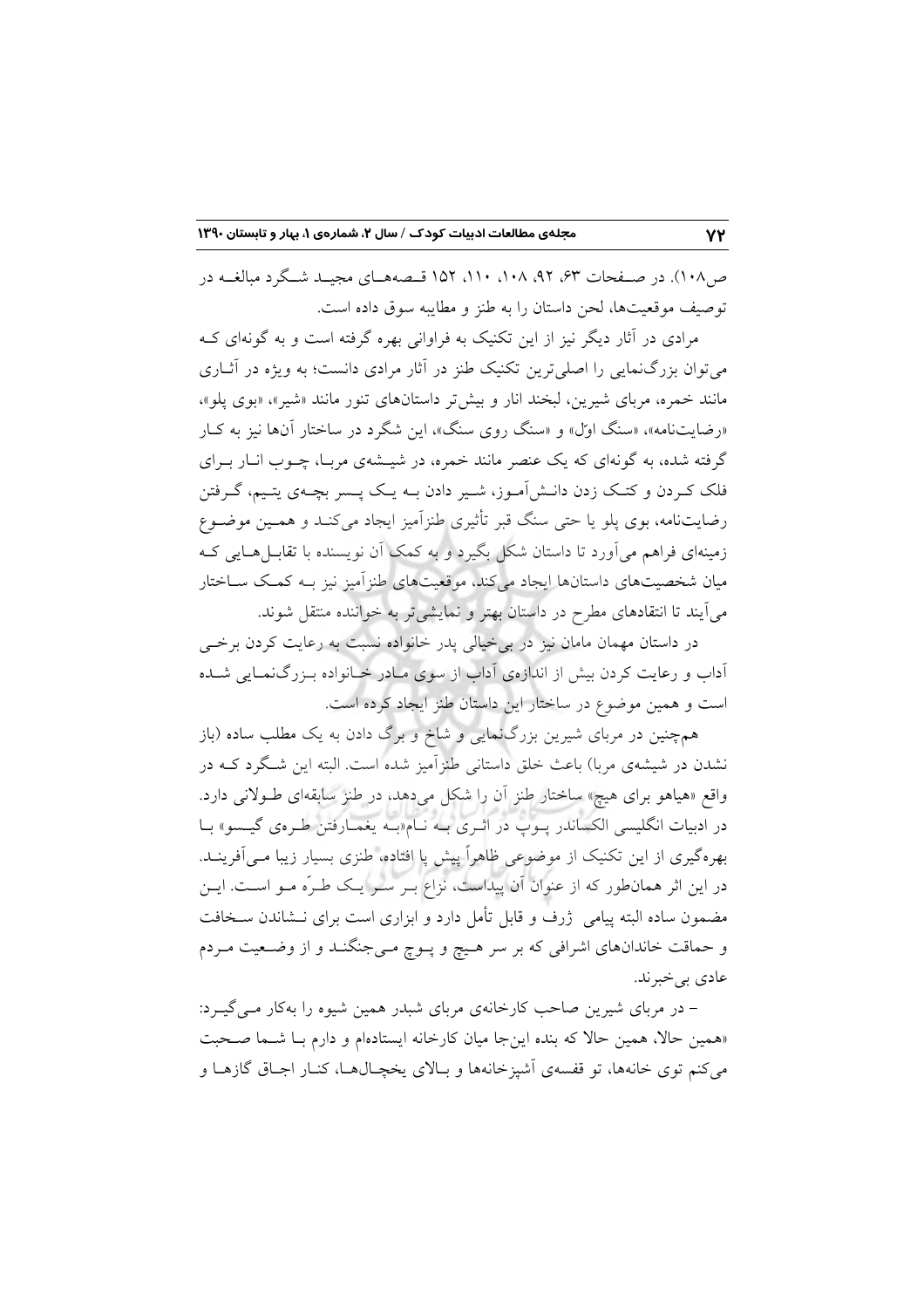ظرفشویی ها، پشت صندلی ها و حتی کمد بچهها هزاران هزار شیشهی مربایی است ک هیچکس نتوانسته درشان را باز کند» (مربای شیرین، ص۴۶).

– از دیگر نمونهها که اوج اغراق و مبالغهی در این اثــر را نــشان مــی۵هــد، زمــانـی است که نویسنده اظهار میکند همهی مردم از شـدت خـوردن مربـا چـاق شـدهانـد و دکمههای لباسشان کنده و در پیادهروها بر روی زمین ریختـه شـده اسـت: «وقتـی تـو پیادهرو می رفتند، جا به جا، دکمه می دیدند. همه جور دکمهای کف پیادهرو افتـاده بـود؛ سفید، سیاه، قهوهای و صورتی،کوچک و بزرگ، مال پیراهن مردانه و مانتوی زنانه. آنها که چاق شده بودند و شکمشان گنده شده بود دکمههـای جلـوی پیـراهن و مانتویــشان يريده بود و افتاده بود تو پياده رو» (همان، ص ۷۹).

بزرگ $\epsilon$ نمایی یکی از تکنیکهای شناخته شده طنز و مطایبه است و میـزان موفقیـت آن به عناصر گوناگونی بستگی دارد؛ یکسی از مهم ترین عـواملی کـه باعـث موفقیـت طنزپرداز در کاربرد این شیوه می شود، تلفیق آن با دیگر شگردهای طنز مانند بازی های زبانی، وارونهنمایی، سادهلوحیهای طنزآمیز و … است تا طنز به کلیشه و قانون از پـیش تعیین شده، تبدیل نشود. واقعیت این است که در طنز مرادی به جز *مربای شیرین و* تــا حدی خمره این مسأله چندان ملموس نیست. به سخن دیگر مشکل طنز مرادی کرمـانی عدم تنوع در تکنیکهای طنز است. وی در دو نوع تکنیک تبحر دارد: طنـز موقعیـت و بزرگنمایی. دیگر شگردها و بهویژه مسألهی تلفیق تکنیکها در آثار او نمودی کمرنگ دار د.

ثروبث كاهلوم السابي ومطالعات فريحي

۳- ۲. کوچکنمایی ر"ال جامع علوم السابق جوادی در کتـاب *تــاریخ طنــز در ادبیــات فارســی* دربــارهی ایــن تکنیــک طنزپــردازی می نویسد: «نویسنده شخصی را که می خواهد مـورد انتقـاد قـرار دهـد، از تمـام ظـواهر فریبنده عاری می سازد و او را از هر لحـاظ کوچـک مـی کنـد، ایــن کـار مـی توانــد بــه صورتهای مختلف صورت گیرد، می تواند از لحاظ جسمی و یا از لحاظ معنـوی و یـا به شیوههای دیگری باشد» (جوادی، ۱۳۸۴: ۱۷). گاه در این شـیوه اتفـاق مـی|فتـد کـه ۔<br>آدمی را تا حد اشیاء ساختهی دست خود او کوچک میکنند. گویا قـصد طنـزنـویس از این کار آن است که به دیگران نشان دهد، آدمی که اشرف مخلوقات است و بـر هرچـه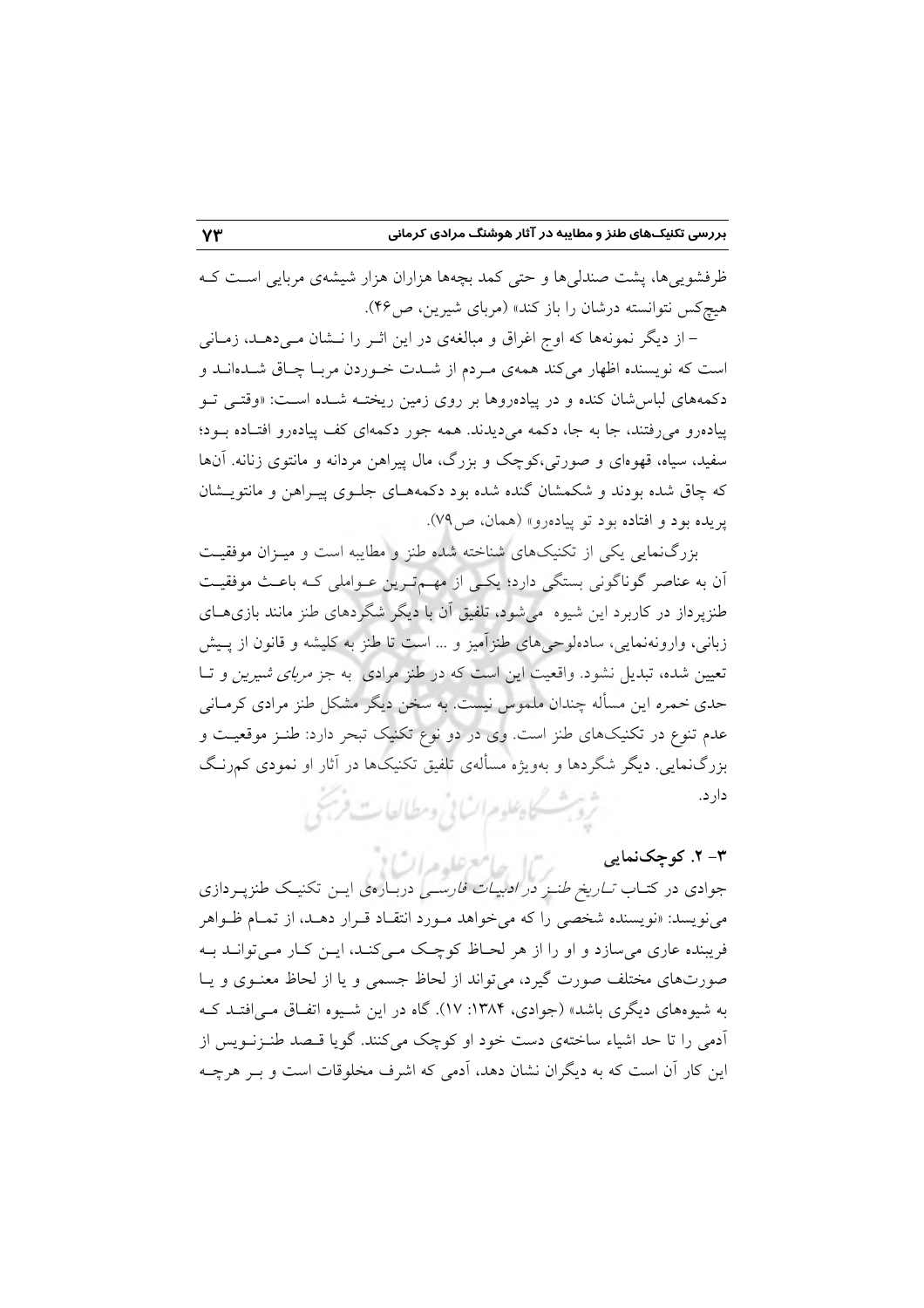که در عالم هست، برتری دارد گاه چنان فریفتهی جـاه و مقـام مـی شـود کـه از اشـیا و حیوانات نیز کوچکتر به نظر می رسد. طنزنویس در حقیقت می خواهد با این شـیوه بـه نظارهگران خود هشدار دهد و در حقیقت او با این کار باد اَدمها را می خوابانــد. مــرادی کرمانی در قصههای مجید در چند مورد از این روش بهره برده است:

– در داستان عکس یادگاری بی بی که از طرف مجید زیر فشار قرارگرفته است تا با عکس گـرفتنش موافقـت کنـد بـرای رهـایی از مخمـصه، شـروع بـه عیـبگیـری و کوچککردن مجید میکند: «برو جلوی اَینه قیافهات را ببین، ببین این قیافهای را که تــو داري به درد عکس مي خوره يا نه ؟... باز اگر گردن کلفت و صـورت چـاق و سـرخ و سفیدی داشتی، بد نبود ولی تو فکر نمی کنی با این قیافه و هیکل عکست چی از کار در مي آد ؟...» (عكس يادگاري، ص١٠٠).

– یکی دیگر از مظاهر کوچک کردن، مقایسه و تشبیه انسان با حیوانات است و او را تا حد حیوانات پایین آوردن. نمونهی آن البته به شکل ملایم در *بچـههـای قالیبـاف-خانه*، زمانی است که ماش شیطونو برای بردن بچهها به قالیبافخانه، به روسـتای آنهــا آمده و می کوشد نمکو را به آن مکان محقرکشانده و یدرش را راضی کند، بـه انــدازهی یول یک خر گرفته و او را روانهی قالیبافخانــه کنــد. در نتیجــه شــاهد کوچـک شــدن شخصیت در حد یک حیوان هستیم: «.....علی الحساب هم، پول یه خر میدمت، - پول يه خر؟ بچمه بدم پول يه خر بستونم؟ خجالت بكش» (بچههاى قاليبافخانه، ص٣٩).

– نمونهی دیگر در این داستان غمانگیز تحقیر و کوچککردن شخـصیت و نـسب اسدو، از سوی صاحب قالیبافخانه است: «من در حق این اسدو پدری کردم، کاسبش کردم، نقش گوش کردم، ........ای بی حیاء ای .....نمک به حروم. کاشکی اون وقتـی کـه عموش به اجیر من دادتش، دیده بودیش داشت از گشنگی میمرد. پــوزش از گــشنگی عین روباه قشو کرده شده بود» (همان، ص۹۸).

روشن است که هر نوع تحقیری را نمی تـوان طنـز بــه شــمار أورد. مهــم نــوع بــه کارگیری مضمون برای پروراندن درونهایه است. در این جا با توجّه به زمینهی داستان، مثل روبا قشو کرده شدن و یا قیمت یک انسان به قیمت یک خر کاهش یافتن، به ویــژه آن که بر خلاف مخالفت اولیه، نهایتا در قیمت نیز تغییری ایجاد نمی شـود. ایــن مــوارد نمونههایی است که لحن عبارات را طنز آمیز کرده است.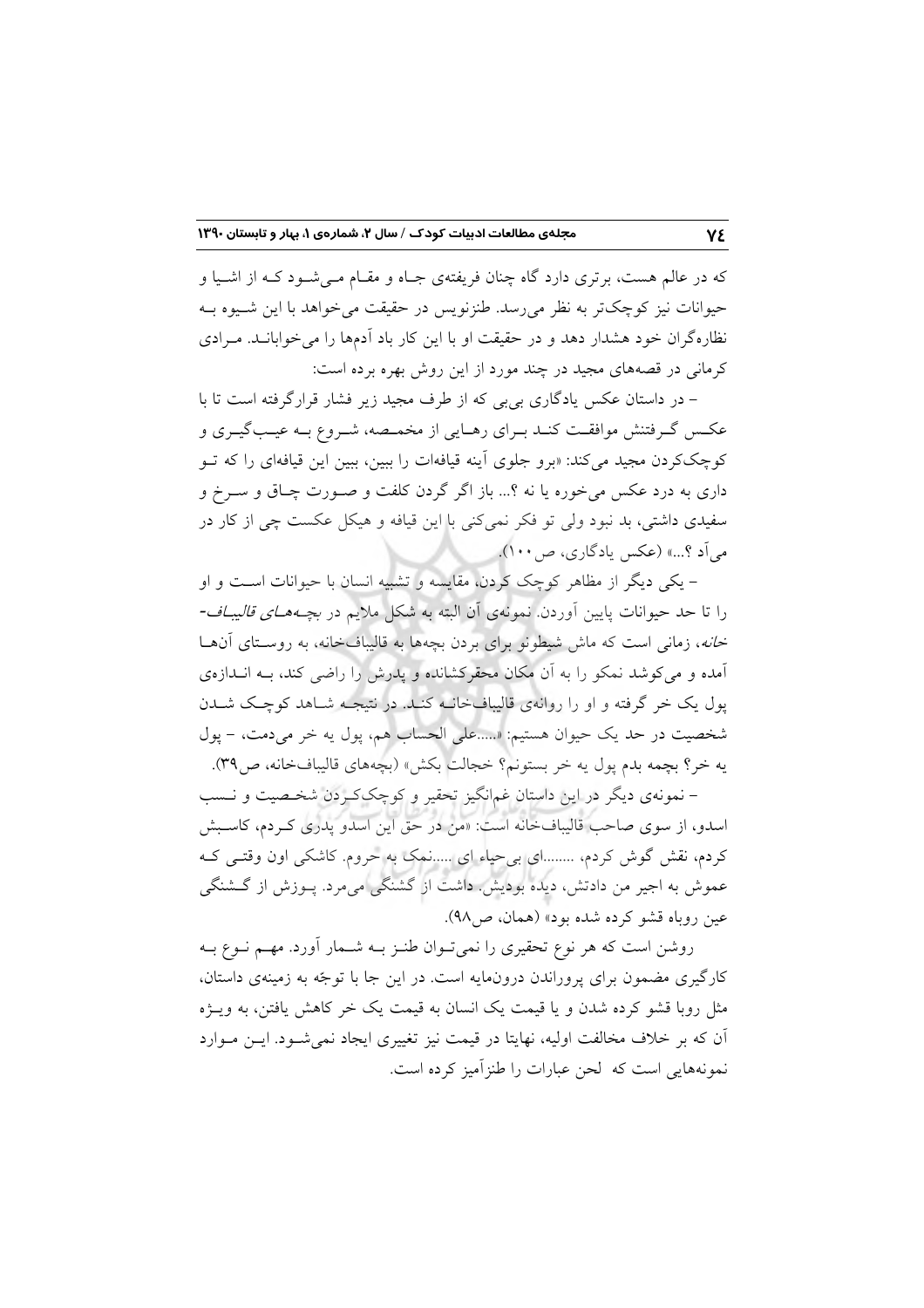– نمونهی درخور دیگر برای این تکنیک در *مربـای شـیرین* قابـل مـشاهده اسـت. صاحب کارخانه یکی از کارگرهای کارخانه را تحقیر میکنـد و بـا افـشاکردن اسـرار او شخصیتش را کوچک می کند: «بله این آقا که الان دارد مرا نگاه می کند و سبیل هـایش را می جود، روزی سه بار یواشکی می اَید دفتر من، گردن کج میکند، قیافهی اَدمهای مـادر مرده را می گیرد. اشک تـوی چـشمهـایش جمـع مـیکنـد و از بـدبختی و فلاکـت و مستاجري و دست تنگي اش مي نالد...» (مرباي شيرين، ص٩٨).

مرادی از این تکنیک در آثار دیگر خود استفادهی چندانی نک رده است و بــه نظـر مي رسد نمونهي خاصي براي اين شگرد نتوان پيدا کرد.

٣-٣. طنز موقعت (موقعت طنزآميز)

یکی دیگر از تکنیکهای طنز، طنزهای موقعیت است. در این نوع از طنز، طنزپـرداز بـا الفاظ سر و کار ندارد و اساس و پایهی آن بر مفاهیم مبتنی است. در ایــن نــوع طنــز در واقع طنزنويس با اغراق و مبالغه در سطح كلام، واژگون كـردن حقيقـت موقعيـتهـا و چیدن موقعیتهای متـضاد و متنـاقض در کنـار هـم، اخـتلال در هنجـار عـادی کــلام (هنجارشکنی) و نیز دادن شکلی تمثیلی به وقایع و ترکیب زمان، به آفرینش طنز دست میزند. طنزپرداز در این تکنیک صحنهای را میآفریند که تـصور و تجـسم آن خنـدهدار است. پس در حقیقت خود طنز موقعیـت جـزء تکنیـکهـای طنزپـردازی نبـوده بلکـه عواملی که شمرده شد و نیز اعمال و رفتار شخصیتها، تصمیم و نقشههای اشخاص یـا خواب و رؤیای آنها در داستان، تکرار حوادث و ماجراهای موجود و یــا شــرایط کلــی حاکم بر فضای داستان موقعیت را طنزآمیز میکند. در نتیجه به جای طنز موقعیـت بهتـر است، از طنزهای موقعیتی نام برده شود؛ یعنـی موقعیـتهـای طنزآمیـزی کـه از ســوی .<br>نویسنده به کمک عناصری که برشمردیم پدید میآید. از دیگر فروع طنزهای مـوقعیتی، زمانی است که نویسنده قصد طنزپردازی را ندارد، ولی سبک و لحـن و مـضامینی کـه بهکار برده است، مطلب را برای مخاطب طنزآمیز ساخته است. بیش تر آثـار قــدیمی کــه در آنها از لهجه و نوع گویش ویژهای استفاده شده است، بر اثر گذشت زمان و کاربرد محدود و بدون استفاده می تواند برای مخاطبان امروزی جلوهای طنزآمیـز داشـته باشـد. نوع دیگر آن زمانی اتفاق می|فتد که حادثه به قدری غیـرمنتظـره اسـت کــه ناخودآگــاه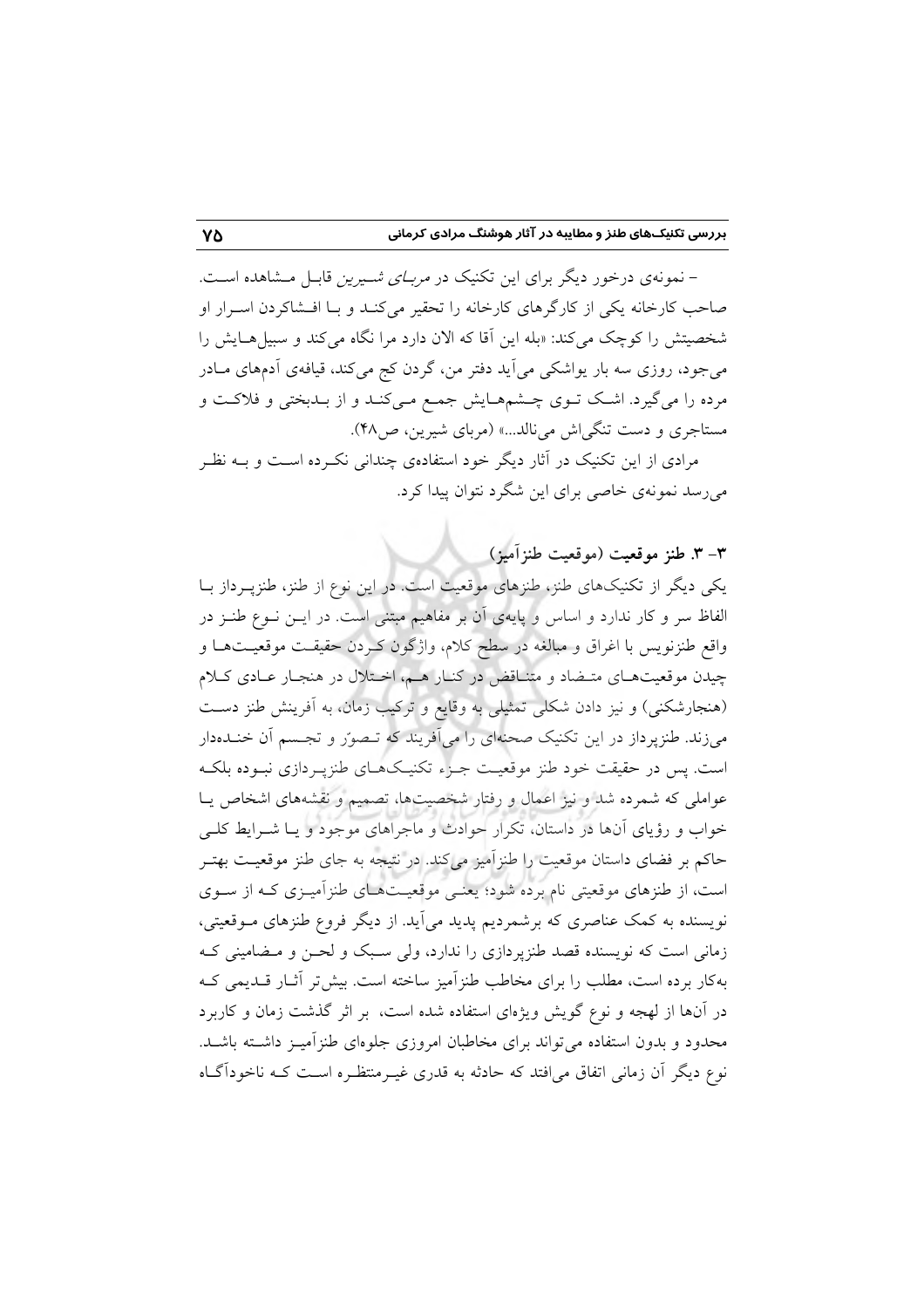باعث خنده می شود. در زیر برخی از نمونههای طنز موقعیت در آثـار مـرادی کرمـانی بررسی میشود. مرادی کرمانی در خلق موقعیتهـای طنزآمیـز و خنـدهدار، اسـتعدادی خارقالعاده دارد. او در قصههای مجید نیز از این شیوه مانند بزرگنمایی بهرهی زیبادی بر ده است. در طنز موقعیت گاه مجموعه ماجراها موقعیتی خندهدار می آفریند.

- برای نمونه در داستانهای دوچرخه، عاشق کتاب، تسبیح، اردو، کراوات، سـبیل، آرزوها، ماهی، طبل، شهرت، سلمانی سوم، دعـوت، ژاکـت پــشمی و عکـس یادگــاری شرايط كلي حاكم بر داستانها و سير حوادث موقعيتي طنزاّميز دارند. در داستان «عاشق کتاب» تکنیک غالب و اصلی اثر طنز موقعیت است و از اّن جـا کـه تــضاد و تکــرار دو عامل اساسی این تکنیک هستند، این داستان بر پایــهی همـین دو عنـصر شـکل گرفتــه است. در این ماجرا شاهد تضاد میان مجید عاشق کتاب، با مــش اســدالله هــستیم. رونــد داستان که بر پایهی تکرار رفت و آمد مجید نزد مش اسـدالله اسـت، باعـث بــه وجــود آمدن موقعیتی طنزآمیز شده است. همچنـین در داسـتان دوچرخــه بــا بــستن زنگولــهی بزغاله به دستهی دوچرخه و پوشاندن لباسها و پوتین عجیب و غریب بــه تــن و پــای مجید از سوی مادربزرگ موقعیتهایی طنزاَمیز خلق میشود که خندهی شخصیتهـای داستان و خواننده را در پی دارد. در واقع این خنده حاصل تلفیق عناصر ناسازوار است. - در داستان خمره، نیز این موقعیتهای طنزآمیز در چنـد قـسمت مـیتوان دیـد؛

براي نمونه در قسمت ۱۰، خمـرهي عموجـان، وقتـي الأغـي خمـرهي عموجـان را بــه مدرسه می آورد، منگولهی کلاه پشمی چندبار بـه شبکم الاغ مالیـده مـی شـود و الاغ را قلقلک میدهد. همین موضوع باعث میشود، الاغ ناگهان پوزهاش را به دانشآموزی ک افسارش را گرفته، بزند و فرار کند. در این جا با توجه به اهمیتی که خمره برای مدرسه دارد و موقعیت عجیبی که پیش آمده، فضایی طنزآمیز و در عـین عـال دلهـرهآور ایجـاد شده است (ر.ک. خمره، ص۵۵). همچنین در صفحههای ۴۴، ۴۵، ۵۵ و… ایــن داســتان این شگرد را می توان مشاهده کرد.

- این شگرد در داستان «لبخند انار» بیش از دیگر داستانها دیـده مـیشـود؛ بـرای نمونه رفتار افرادی که به عنوان سخن٫ران به جایگاه میآیند، همچنین پـانتومیم یکــی از شخصیتها و رفتار مجری با آنها موقعیتهایی طنـزآمیـز را در داسـتان پدیـد آورده است.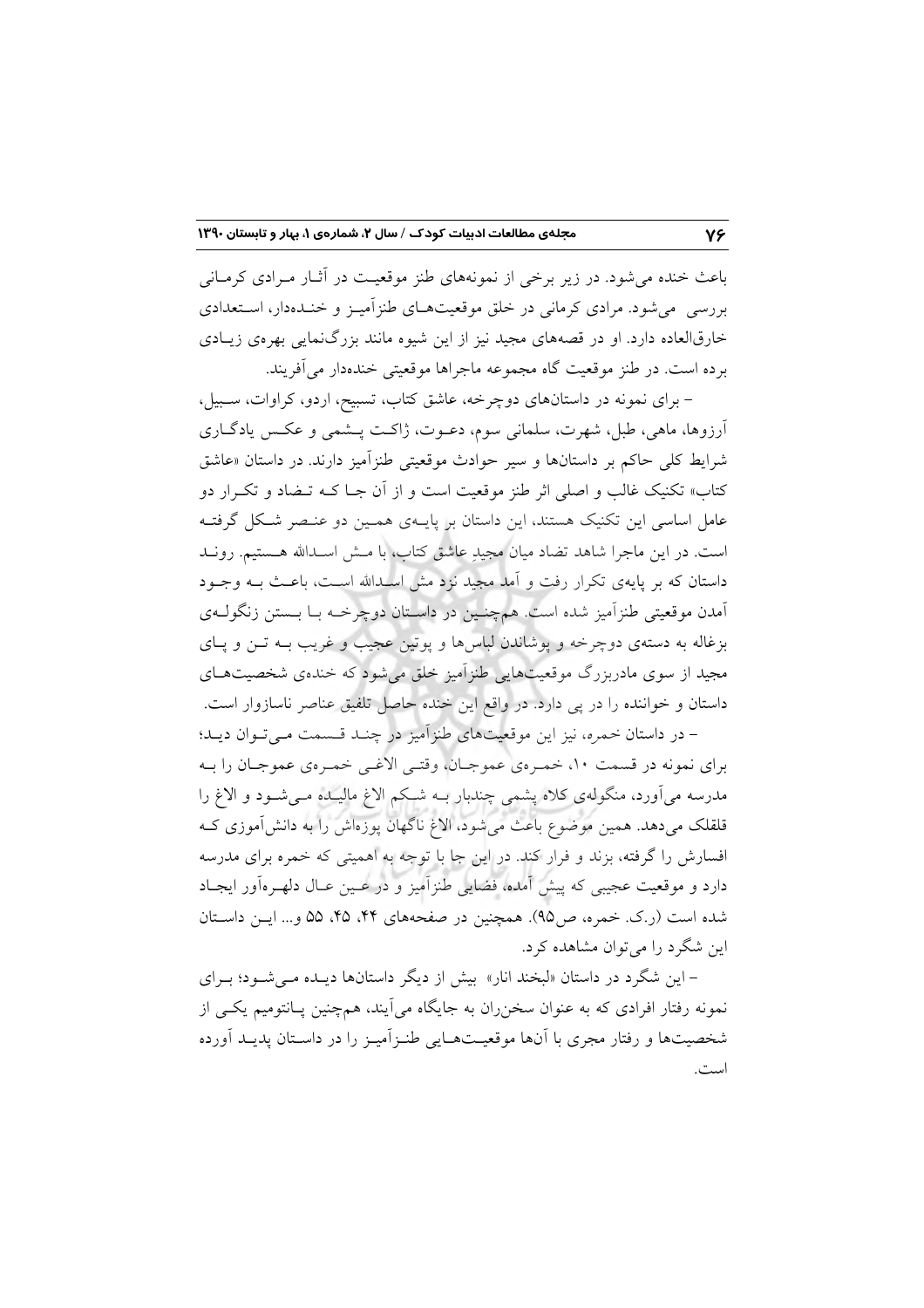- در مجموعهی داستانهای تنور نیز می توان در داستانهای «شمیر»، «سبنگ اول»، «رضایتنامه» و «نقاشی» طنزهای موقعیتی را دید؛ برای نمونـه در داسـتان «سـنگ اول» رفتارهای مردم در تهیهی سنگ قبر برای خود پیش از مرگ و تزیینهای شـگفتانگیـز آنان موقعیتهای طنزآمیزی فراهم می آورد که این رفتارها خندهی مخاطب را به همـراه دارد (ر. ک. مرادی، تنور، ۱۳۸۸: ۱۱۵–۱۱۸).

در داستان مهمان مامان این شگرد تنها در یک مورد به کار رفته است؛ زمـانی کـه قرار می شود میزبان برای مهمانان شام حاضر کند، به سفارش یکی از همسایگان فـردی به خانهی پیرزن تنهـایی بــه نــام مــریم مــیرود. او را از خــواب بیــدار مــیکنــد و از او می خواهد یکی از خروس هایش را بدهد تا برای مهمانهـا شـام حاضـر کننـد. رفتـار و گفتوگوهای مریم خانم با خروس هایش موقعیتی طنزآمیز در داستان پدید مـیآورد (ر. ک. مرادی، مهمان مامان، ۱۳۸۵: ۶۱–۶۶).

– یکی از موارد طنز موقعیت، تجسم موقعیت یکسی از شخصیتهای داستان در وضعیتی غیر معمول است که بیش تر طنزآمیز به نظر می رسد. در قـصههـای مجیـد ایــن مورد به فراواني ديده مي شود، اين شخصيت گاه بـي بـي، مجيــد و يــا شخـصيت ديگــر داستان است. برای نمونه در داستان سبیل، مجید که درحال اصلاح صورت خـود اسـت ناگهان تیغ از دستش در رفته و در حوض گم میشود. مجید که حـالا بــا نــصف ســبیل مانده، برای درست شدن کار مجبور است به سلمانی برود. در ایــن صـحنه مخاطـب بــا تجسم وضعیت خندهدار و طنزآمیز مجید با نصف سبیل، روبهرو است کـه ایــن صـحنه برای سلمانی نیز خندهدار است: «چشم سلمانی که به سبیلم افتاد، دست گذاشت روی دلش و حالا نخند و کی بخند. امان از دوست بد، اوسا، نیرس کـه چـی شـده، کـار تــو بکن» (سبیل، ص۶۲۴). دیگر نمونهی تجسم وضعیت طنزآمیـز را مـیتـوان در داسـتان عیدی مشاهده کرد که درآن مجید تصمیم میگیـرد، هــمکلاســیاش را بــه دام بینــدازد. ایرانمنش همکلاسی مجید از بچههای پولدار مدرسه است. قرار اسـت کـه او بـالاترین مبلغ عیدی را برای بابای مدرسه بیاورد و با این کارش حسابی باعث عـصبانیت مجیــد شده است. این پسرک بازیگوش مدرسه برای تلافی کار ایرانمنش وضعیتی طنزآمیـز را با عمل و تصمیم خود بـرای وی رقــم مـی;زنــد. مجیــد بــه ایــران.مـنش مـی گویــد کــه گوش۵هایش را بگیرد و جار بزند: «دل و جگر سیخی یک قرون، ارزونش کردیم». مجید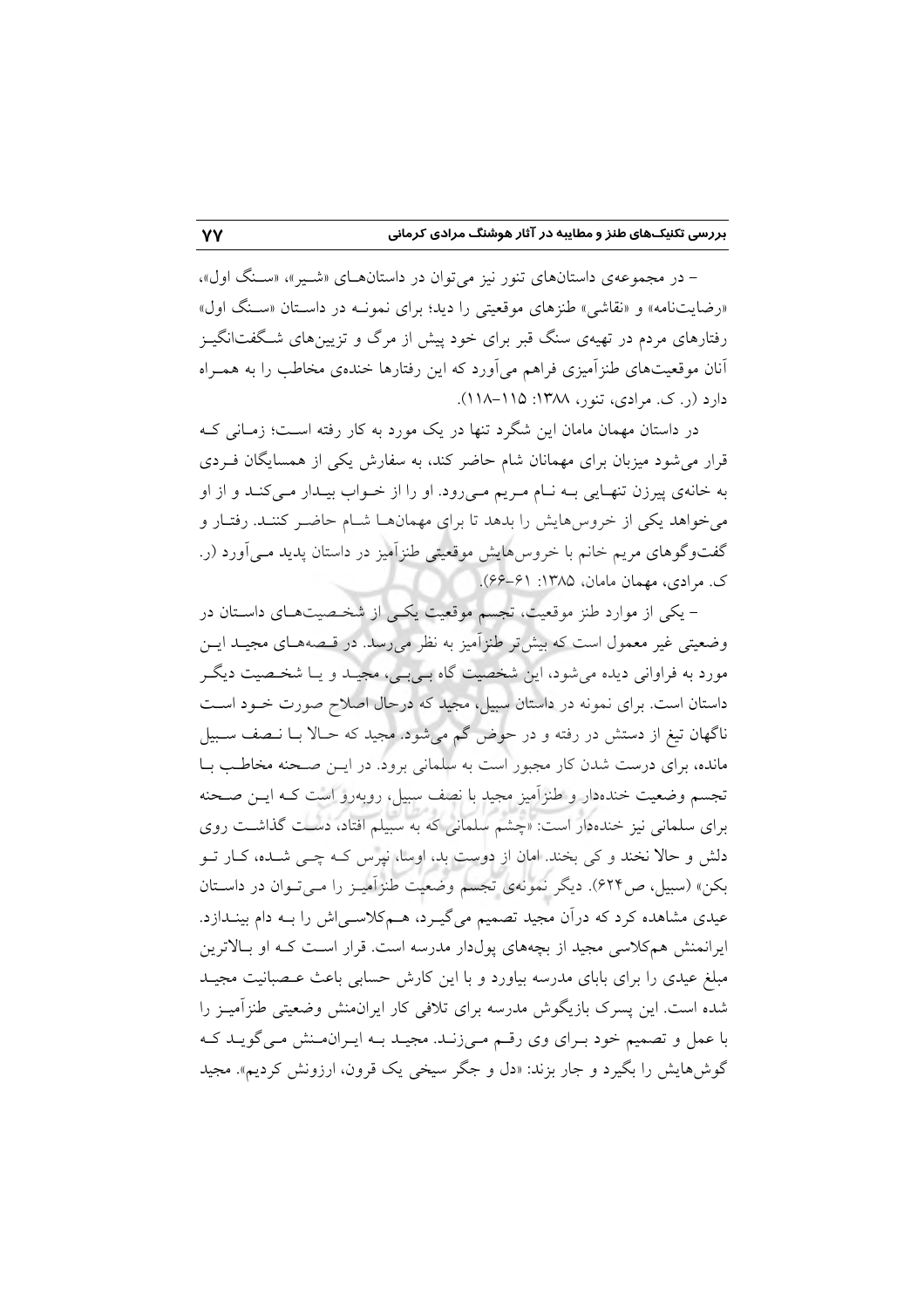برای قانع کردن ایران.نش به طور ساختگی این کار را انجام داده و لبهایش را الکبی بههم میزند. «[ایران منش] در سکوت کلاس و تـو شـش و بـش و حـساب و کتـاب بازرگان بلند جار کشید که: دل و جگرسیخی یک قرون، ارزونش کردیم. یکهـو کـلاس ترکید و پر از خنده شد» (عیدی، ص۲۲۹). نقشهی مجید موقعیت خندهدار ایرانمنش را در کلاس می آفریند.

– گفتنی است آوردن نمونهی مشخصی برای این شگرد کار سـادهای نیـست؛ زیــرا موقعیتی که حاوی طنز باشد، جمله یا عبارت مشخصی را در برنمی گیرد، بلکه چنــدین صحنه و موقعیت داستان را شامل میشود. یکی از این موارد در داستان مربـای شــیرین زمانی است که جلال شیشهی مربا را به مدرسه می برد و هر یک از بچهها می کوشند در آن را باز کنند و از جلال جایزهای بگیرند. بدین ترتیب سیر داستان به ســمت مــوقعیتی طنزآمیز در حرکت است: «افشاری رفت روی نیمکت و ایستاد. یک دور دور خـودش چرخید. شیشه و زیر و بالا و درش را به همه نشان داد، عینهو شعبده بازهـا، بعـد آمـد پایین، خاکه گچهای تخته را مالید به کف دستش و باز رفت روی نیمکت و ایـستاد ...» (مربای شیرین، ص۱۲). و در نهایت حوادثی که طی این مراحـل اتفـاق مـی|فتـد و در آنها سر شيشه باز نمي شود، موقعيتي طنزاًميز، اَفريده است.

رؤیابینی و عالم خواب از دیگر شیوههای ایجاد موقعیت طنز است که در این اثر در دو مورد استفاده شده است. در این اثر رؤیا و خیال مادر جلال و خـواب خـود جـلال حاوي طنز است. در صفحهي ۴۰ خيالات و تکگويي هاي مادر جلال مــتن را طنزآميــز کرده است. مرادی کرمانی در جایی دیگر (ص ۷۳) با استفاده از آغراق، خواب و رؤیای جلال را طنزآمیز و دل:شین می کند: «دو تا اسب آورده بودند تـوی کوچـه. اسـبهـای سفید پا به زمین مـیکوبیدنـد، شـیهه مـیکشیدند.... احمـداَقا بقـال مـیخواسـت بـا چهارچرخه رد شود. روی چهارچرخهاش بشکهی مربـا بـود. بـا ملاقـه بــه مـردم مربـا مي داد... بلند شو جلال، چقدر مي خوابي!» (مرباي شيرين، ص٣٧).

#### ۳– ۴. مقايسه/ تشبيه

این تکنیک در طنزپردازی معمولاً به همراه شیوههای دیگر بهکار می رود. طنزآمیز بودن تشبیه مستلزم این است که تشبیه میان امور نامناسب انجام گیرد. یعنـی در تـشبیه قـصد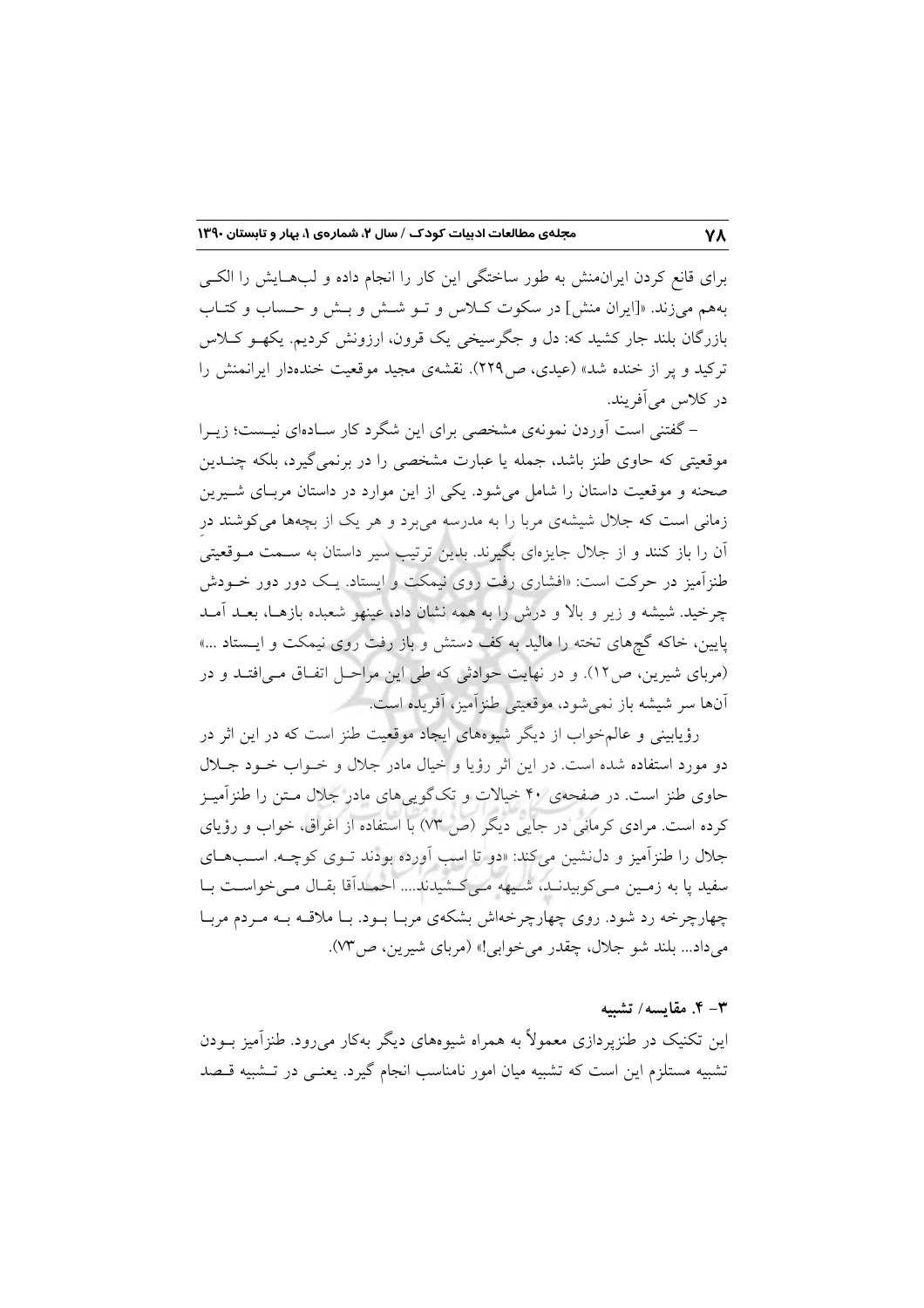این است که کسی یا چیزی ستوده شود، ولی گاهی این منظور حاصل نشده و تشبیه بـه قصد تنبیه و استهزاء انجام میگیرد. در این حالت شباهت میان «مشبه» و «مـشبه بــه» از نوعی نیست که مخاطب مد نظر دارد و در حقیقت همین نبود تشابه و تناسب است ک خنده و طنز يديد مي آورد. گاه طنزنويس در اين تكنيک دست بــه مقايــسه و تــشبيه دو امری میزند که هیچ ربطی با هم ندارند.

– پس از شگردهای بزرگنمایی، کوچکنمایی و طنز موقعیت ایــن شــیوه نیــز در قصههای مجید فراوان به کار رفته است. یکی از این مـوارد زمـانی اسـت کـه مجیـد از ترس درس پس دادن پشت سر بچههای دیگر پنهان می شود. نویسنده وضعیت او را بــه مرغابی تشبیه می کند: «مثل مرغابی، سرم را از پشت شانهی آدمی که جلوم نشسته بود، بالا میآوردم و با ترس و لرز میگفتم: مجید حاضره آقا !» (تسبیح، ص١٨٧).

– مقایسهی دیگر دربارهی وضعیت مجید هنگام فلک شدن و سر و صدای بچـههـا و کشتیگرفتن آنها در نبود معلم است.

الف- «من عینهو برهای که به سلاخ خانه می برند یا پیش گذاشتم و از صف بیــرون آمدم» (عيدي، ص1۳۵).

ب– «وضع و حال پای من و حاج ملک تو فلک، مثل این بود که بخواهند یک پـا از شتر و یک پا از جوجه ماشینی را بگذارند کنار هم و شلاق بزنند» (عیدی، ص۱۳۶). ج- «کشتی گیرها عین خرچنگ دریایی لنگ و پاچهی همدیگر را چـسبیده بودنـد، هی میکشیدند و مثل چغندر پخته سرخ شده بودند، صـدای آقـا بــهگوشــشان نخــورد» (ناظم، ص۱۰).

این ویژگی در داستانهای دیگر چندان به کار نرفته است.

## ٣– ۵. دليل عکس

برای مطلبی دلیل و برهانی بیاورند که کاملاً برخلاف انتظـار و نــوعی شکــست در انتظار مخاطب باشد، این روش یکی دیگر از شیوههای ایجاد طنز است. ماننـد بیتـی از حافظ که در آن بر حسب عرف و عادت و انتظار معمول، حکم عقــل تــرک مــی'نوشــی است در حالی که حافظ آن را رد می کند: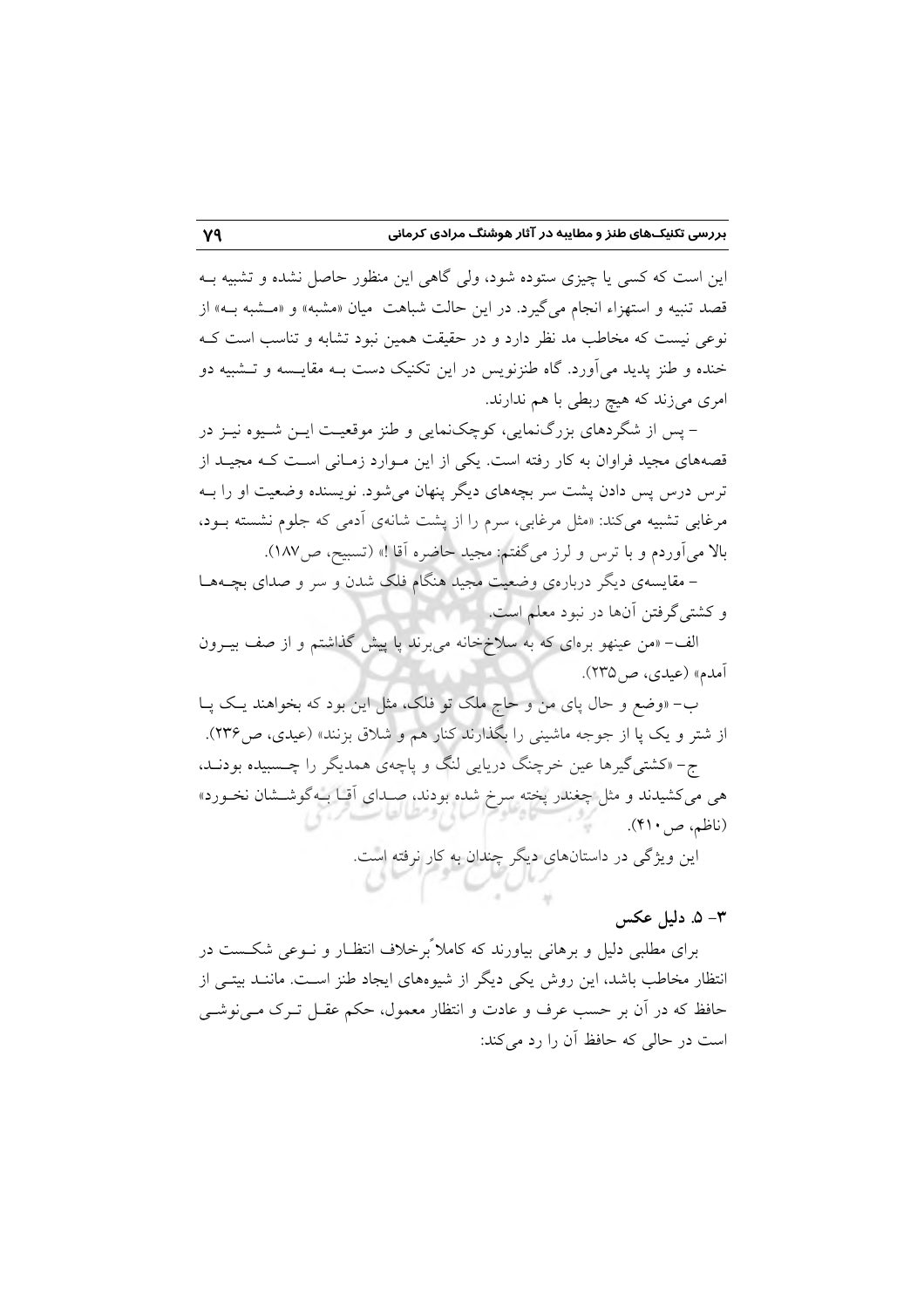حاشا که من به موسم گل ترک میکنم من لاف عقل میزنم این کار کی کنم؟! (حافظ، ١٣٧٤: ٢٧۶)

در قصههای مجید زمانی که بیبی مجید را برای ثبتنام به مدرسهای اعیانی میبرد و با اصرار فراوان سعی در راضی کردن مسئولان مدرسه دارد با مخالفت مـدير مدرسـه روبهرو میشود. در پاسخ بی بی نسبت به دلیل مدیر مدرسه از این شگرد استفاده شــده است: «اولاً کلاسمان پرشده و جا نداریم وگرنه... بی بی پرید میـان حـرفش کــه: مگــر هیکل این بچه چی هست، چه قدر هست که شما توی مدرسهی به این بزرگے ٍ بـ اش جا ندارين؟» (دوچرخه، ص ١٣٢).

– مورد دیگر در همین داستان هنگامی است که بی بی در جواب ناظم مدرسه برای دیر رسیدن مجید پاسخ و دلیلی میآورد که این شـگرد در آن بــه کــار رفتــه اســت: «– بچههای مردمو که نمیشه سرگردون کرد. تازه اینجا مقررات داره. باید سر ساعت زنگ بخوره» بي بي در كمال سادگي دليلي مي آورد كه در آن طنز است: «سر بچـههــا رو پــه جوری گرم کنین<sub>.</sub> بگین وایستین تا مجید بیاد، بعد برین سر کـلاس» بـرای نمونــههــای دیگر این تکنیک می توان به صفحات ۷۰ و ۲۹۹ اشاره کرد. در صفحهی ۷۰ در داستان «سلمانی سوم»، مجید به دلیل پنهانکردن اشکهای خود از استاد سـلمانی کـه بـا تیغـی کند در حال اصلاح سر اوست، سرش را بیش از حد به پایین خم کرده است. زمانی که مجید از سوی استاد سلمانی مورد سؤال قرار میگیرد، در جواب او، دلیل عکس به کبار رفته است: «چرا اینقدر سرت را خم می کنی، جانم؟...استاد را نگاه کردم و نالبه کنان گفتم: می خوام پشت پات را ببوسم تا زودتر ولم کنی، استاد!». و در صفحه ۲۹۹ داستان ماهي، مجيد به خانه معلمشان دعوت شده تا ماهي بخورد. مجيد چون تا به حال مـاهي نخورده چشمهایش را میبندد و می خورد. مجید در برابر پرسش زن آقای معلم از دلیل عکس بهره برده است: «خانم گفت: – چرا موقع خوردن چشمهاتو میبندی؟... جــوابی سر هم کردم وگفتم:– میبخشین، ما عادت داریم وقتی چیزی میخوریم چـشمهـامونو مي بنديم و دهنمونو وا مي كنيم. اين عادت از آبا و اجدادمون به مـا رسـيده. شــما اصــلاً ناراحت نباشين» (ماهي، صص ٢٩٩-٣٠٠).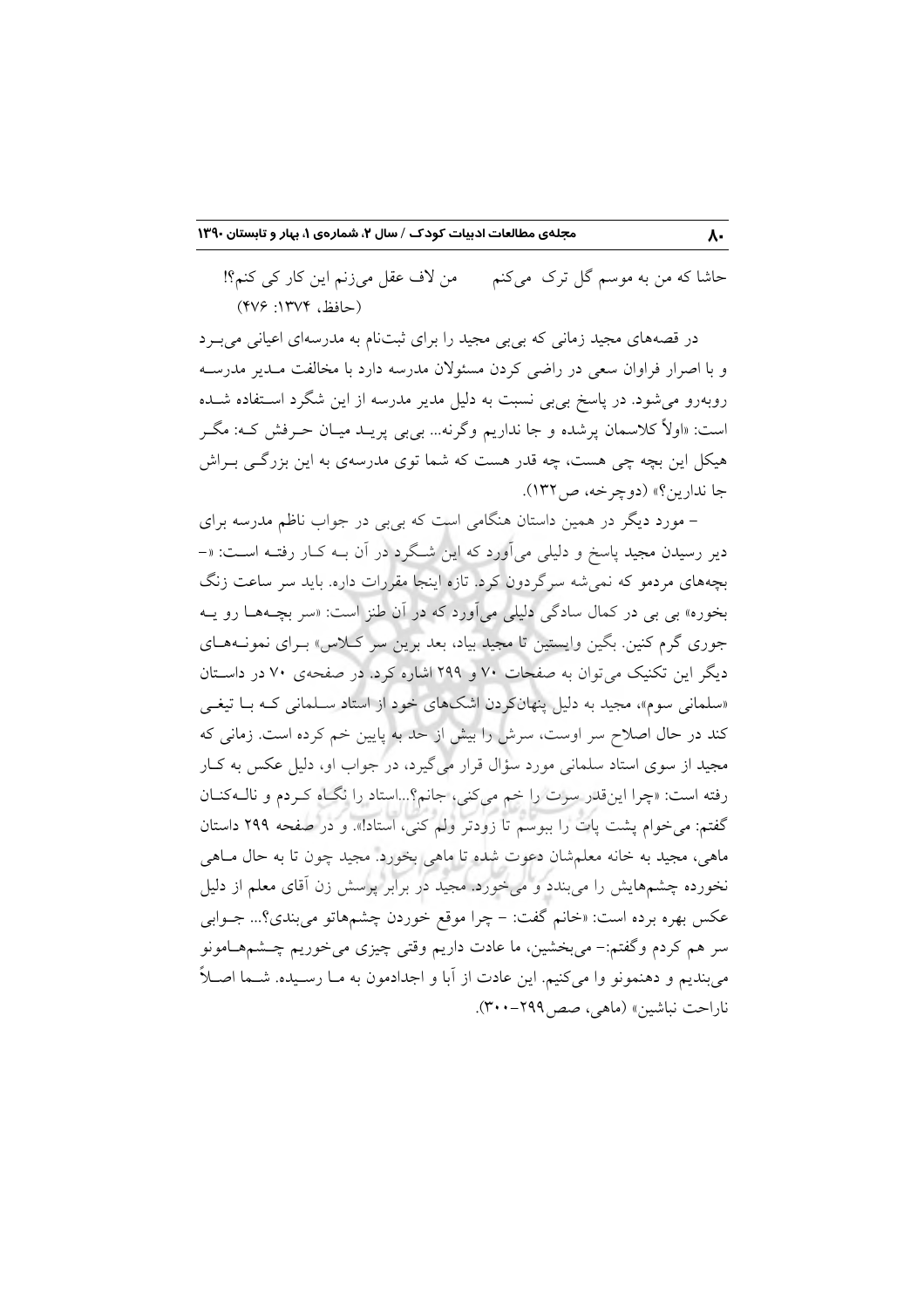۳- ۶. بازی های زبانی - بیانی

یکی از شگردهای پرکاربرد طنز بازیهای زبانی-بیـانی اسـت. ایــن روش بـیش تـر در لطيفه و فكاهه به كار مى رود. بازى با قواعد صرفى و نحوى كلام، بازى با حروف الفبا، بازی با اعداد، بازی با مدرسه و درس، ساختن کلمهای جدید با حذف یا اضـافه کـردن جزئی به کلمه، ایجاد تغییر در واژهها و تعبیرهـای متـداول، در هـم ریخـتن کلمـات و تضمین از جمله مظاهر این روش است. در بازیهای زبـانی- بیـانی پایـهی سـاخت و پرداخت طنز بر اصل چند معنایی کلمـات اسـتوار اسـت. از فـروع ايـن روش جنـاس، استخدام، تلميح و ... است.

در قصههای مجید در جای جای کتاب شاهد ایجاد تغییر در کاربرد واژههـا، بــازی با الفاظ و واژهها، بازی با اعداد، غلط املایی، گریز از هنجار عبادی و جابجبایی ارکبان جمله هستيم.

– از جمله کاربرد کلمهی انتحان به جای امتحان از زبان بی بی است که دارای غلط املایی آگاهانه از طرف نویسنده برای ایجاد طنز است: «خوب برو انتحان بده، مگرقراره عکست به جای خودت انتحان بده؟» (عکس یادگاری، ص ۱۰۰).

– در نمونهی زیر نویسنده با اعداد و ارقام بازی کرده است: «اعتماد به دست آمـده را حدود دو ساعت و بیست و پنج دقیقه گذاشتم کنار و رام شـدم» (شـهرت، ص۴۷۵). از جمله نمونههای دیگر باید به صفحات ۱۶۹، ۲۲۹، ۲۸۴، ۲۹۵، ۴۸۷، ۵۵۱، ۶۲۸، ۶۲۹ و ۶۴۲ که حاوی غلط املایی و یا تغییر در شکل واژه از طرف بی پی است، اشاره کـرد. مورد دیگر در داستان «ماهی» ایجاد تغییر در شکل واژه و یا بازی با الفاظ است. کــاربرد ایهام گونهی واژهی ماهی خوار به جای ماهی خور: «پیرمرد که سالها تنها مـاهی فـروش ولايت بود، آدمهاي ماهي خوار را از صد قدمي مي شناخت» (ماهي، ص1۸۵).

از نمونههای دیگر بازیهای زبانی میتوان به نوعی تجاهل العارف اشاره کرد که در داستان خمره دیده می شود؛ هنگامی که معلم ً شـاگردان را بـرای خـوردن آب بــه کنــار رودخانه مي برد، بچهها با عجله سر بر أب مي گذارند، معلم به أنها مي گويد: «هيچ كس با دهانش آب نخورد» یکی از بچـه مـی&ویـد: «پـس بـا کجایمـان آب بخـوریم، آقـا!» (مرادي، خمره، ١٣٨٩: ٩٨).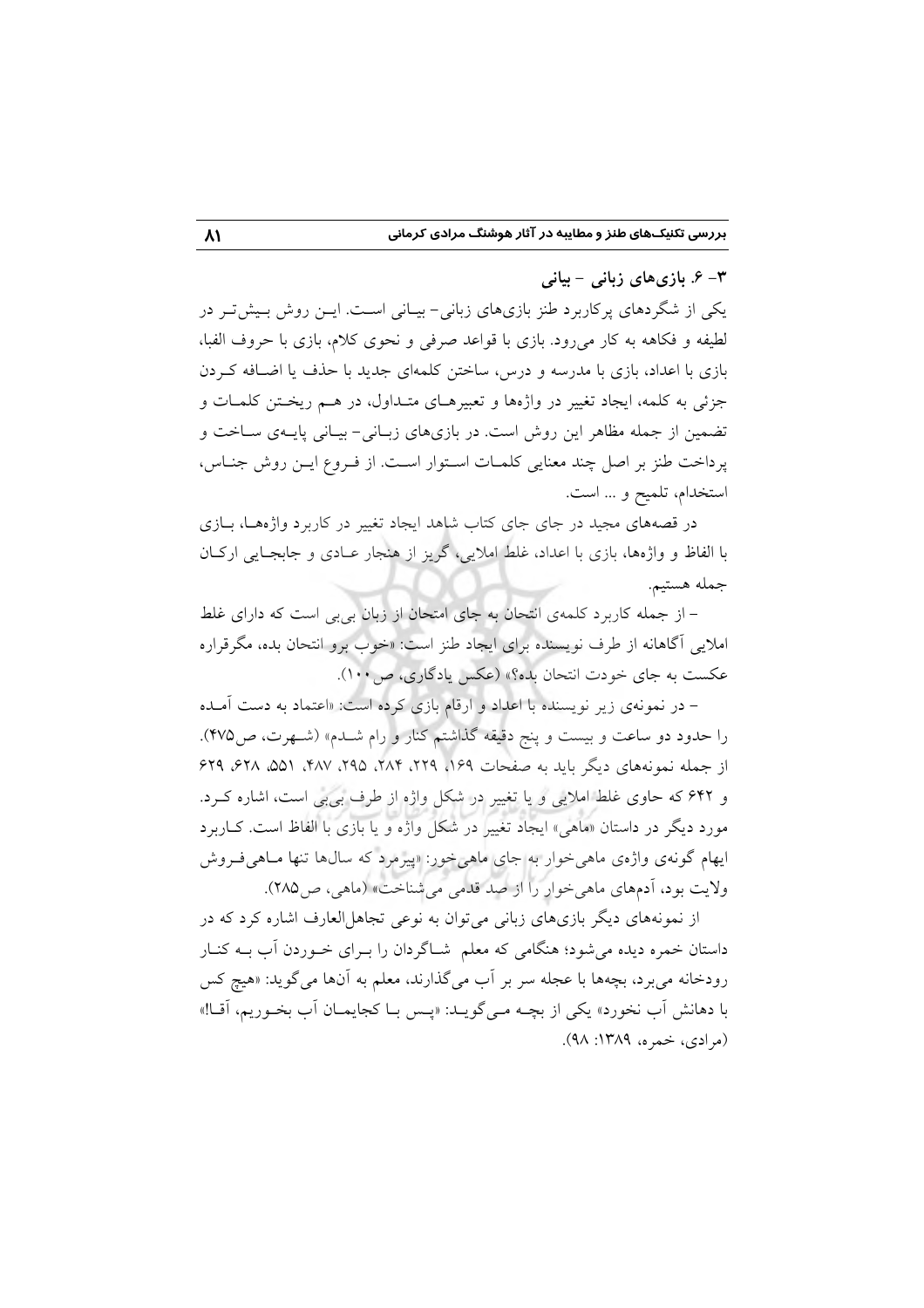همچنین گونهای دیگر از بازیهای زبانی در قصهها مجید دیده می شود که می توان آن را در شمار تعریفها (تکنیکی مبدع آن عبید زاکـانی اسـت) آورد؛ بـرای نمونــه در «سفرنامهی اصفهان» مجید از فردی میپرسد: «چهارباغ چه جور جاییه؟» و او در پاسخ می گوید: «چهارباغ جاییه که اسمش چهارباغه» (قصههای مجید، ص ۱۸۱). - ۶ - ۱. جناس

از دیرباز جناس و طنز رابطهای ناگسستنی داشتهاند و در بیش تر مواقع از جناس در ساز و کار ایجاد طنز و مطایبه استفاده شده است. دامنـهی جنـاس نـزد زبـانشناسـان بـسیار گسترده است تا جایی که هر صنعت ادبی را که اساسش مانند جناس بـر چنـد معنـایی استوار باشد، در برمی گیرد. جناس در اصل آرایهی موسیقی ساز است و نه طنزسـاز، امـا در مواردی مانند جابهجایی حروف یک کلمـه و تغییـری کـه در کلمـه یـا واژه پدیـد می آورد، مناسب حیطهی طنز می شود. اخوت در پیوند با برداشت تــازهای کــه دربــارهی جناس وجود دارد، می نویسد: «از آن جا که امروزه نظریهی جنـاس اساسـاً بــا نظریــهی سنتی تفاوت دارد، بهتر است هنگام برخورد با آن ذهنیت قبلـی (سـنتی) خــود را کنــار .<br>بگذاریم؛ زیرا با مبحث تقریباً تازهای روبــهرو هــستیم. شــاید بهتــر بــود بــرای دوری از هرگونه سوءتفاهمی اسم جدیدی برای جناس وضع می شد اما از آن جا که چنین کاری نشده است ما هم در بحث خود از همین عنوان استفاده کردهایم. امروز جناس را نه تنها دو کلمهی متجانس (از لحاظ، نوشتاری و دستوری) میدانند بلکه کلیـهی ابهـامهـای معنایی ناشی از چند معنایی را در مبحث جناس بحث میکنند و در زمرهی جنـاس مـی دانند. افزون بر این از نظر نوگرایان دو واژهی متجانس الزاماً نبایــد فقــط در روســاخت جمله حضور داشته باشند بلکه یکی از آنها میتواند در روسـاجت و دیگـری در ژرف ساخت حضور داشته باشد و به اصطلاح وجود أن ذهني باشـد» (اخــوت، ١٣٧١: ١٢٨- $(179$ 

> مثال ۱: معلم: بگو ببینم در زبان انگلیسی به گربه چه میگویند؟ شاگر د: آقا اجازه مه گزغت.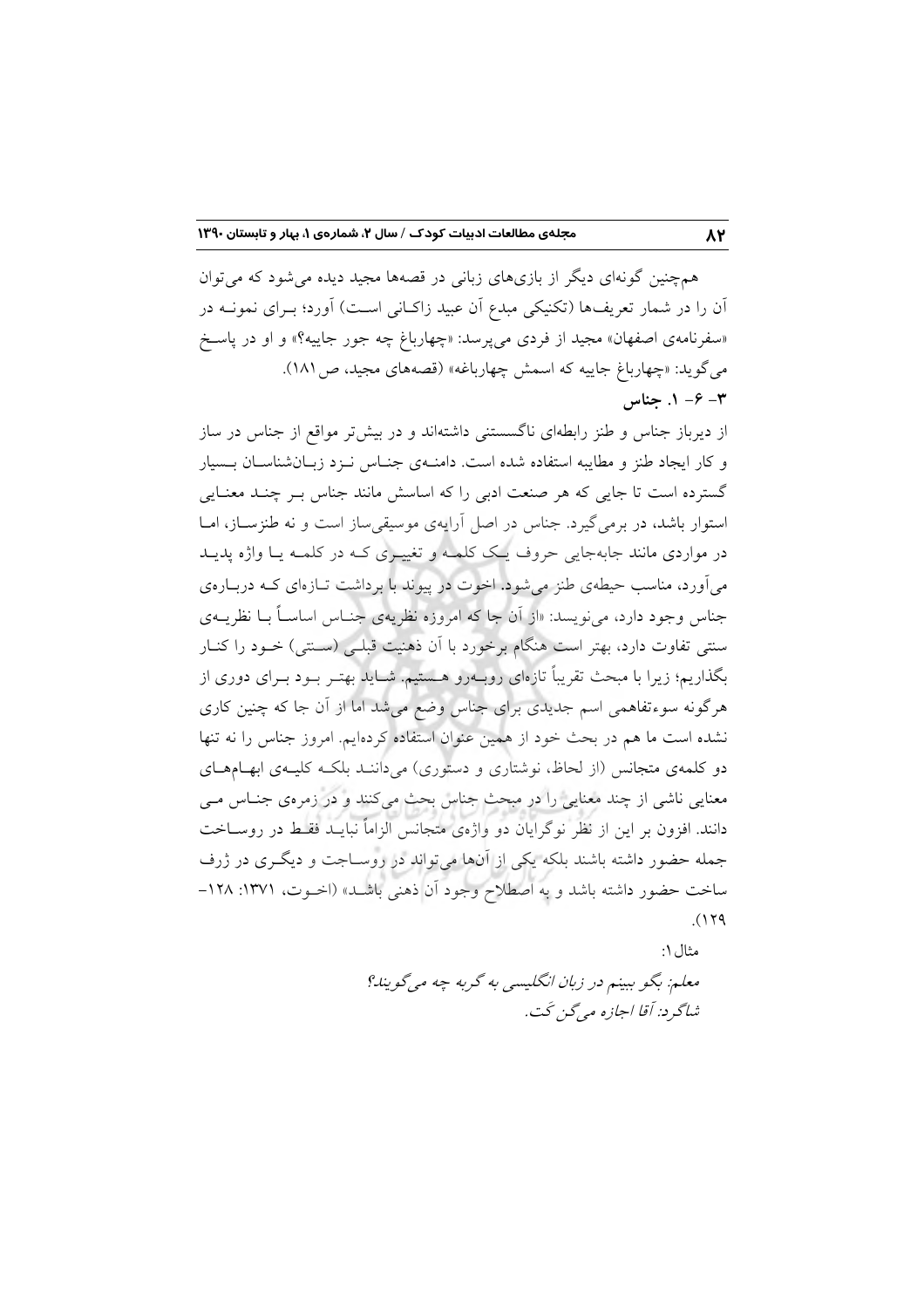معلم: آفرین! به بچه گربه چه میگویند؟ آقـا اجـازه! نیمکـت. بـه پـای گربـه چـه می گویند؟ آقا اجازه! پاکت به جای گربه چه می گویند؟ آقا اجازه، جاکت. به موی گربه چه می گویند؟ آقا اجازه، موکت.

در مثال بالا واژههای متجانس حضور دارند اما در مثالهای زیر وجود آنها ذهنبی است.

این شیوه از طنزپردازی نیز همانند جناس برپایهی نوعی جناس تام است. جملهای را برخلاف مقصود گویندهی آن حمل کنند و بر اساس معنایی که مقصود گوینـده نیـست، پاسخ دهند. در اسلوب الحکیم با نوعی سـوءتفـاهم سـاختگی در برداشـت از مقـصود گوينده روبهرو هستيم.

گفتی ز خاک بیش ترند اهل عشق (سعدی) است این این

در این بیت مقصود گوینده تکرار نام او از سـوی معـشوق اسـت، در صـورتی کـه شنونده مقصود او را حمل بر فراموشی کرده است. در داستان طبل، زمانی کـه مجیــد را از انباری همسایه بیرون می آورند، بیبی با دلـسوزی و محبـت از او مـیپرسـد کـه در آنجا زجر زیادی کشیدی؟ (چون مجید حدود چهار یا پنج ساعت درآنجا زندانی شده بود) مجید برخلاف مقصود بی بی منظور مورد نظرخودش را ابراز میدارد و به نوعی از این شگرد طنزپردازی استفاده می کند: «دلش برایم آتش گرفت وگفت: «ببیـنم، مجیـد، وقتی که آنجا زندانی بودی زجر زیادی کشیدی؟» گفتم: بله، خیلی زجرکشیدم، چـون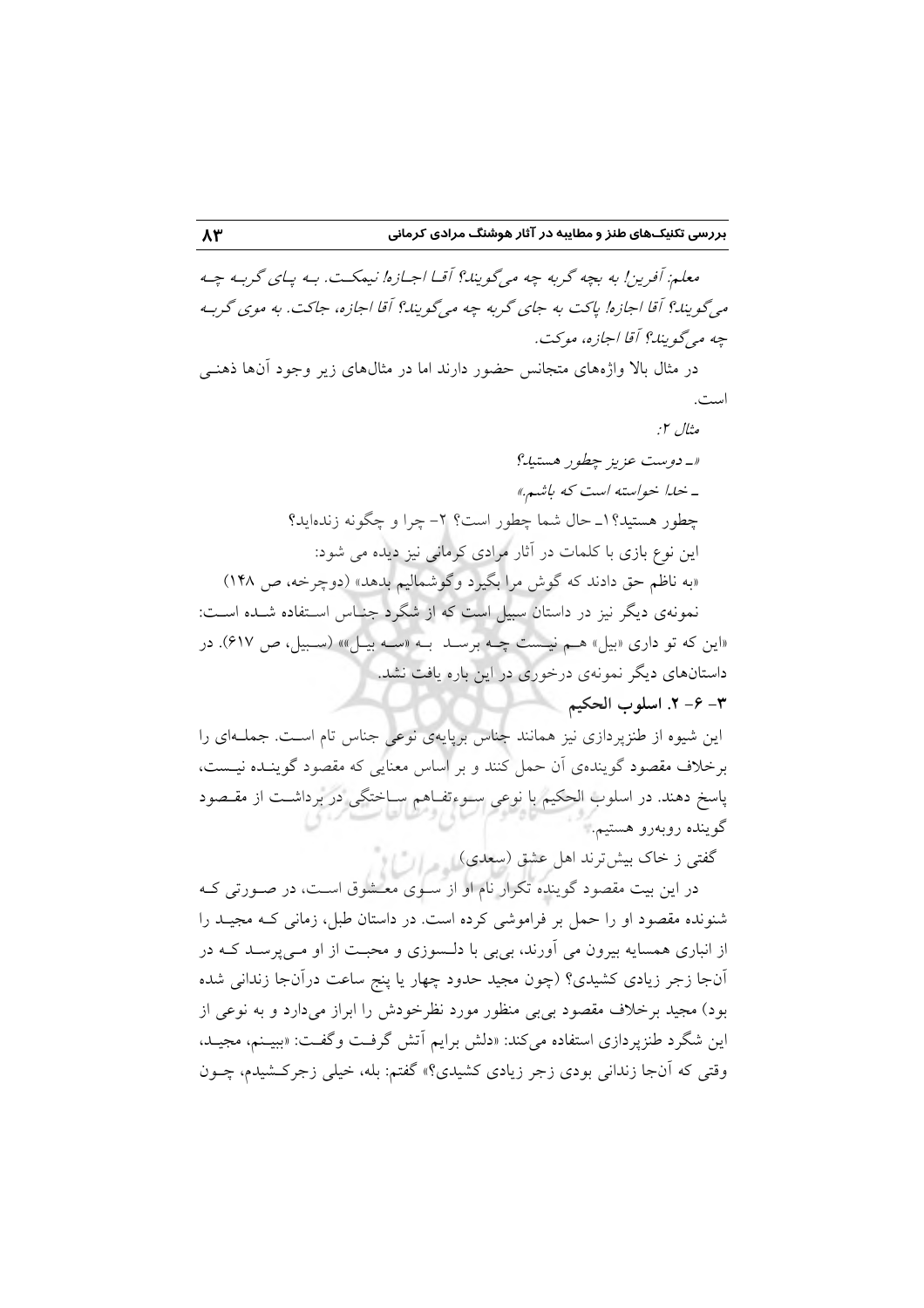کنار طبل بودم، چوبهای طبل هم بود، ولی جرأت نمی کردم که طبل بزنم، زجر از این بدتر؟» (طبل، صص ۵۰–۵۱).  $-9 - 7$  تضاد

تضاد یکی از فروع روش تناسب است. تناسب موجود در تـضاد از نــوع تناسـب منفــی است. تضاد از سادهترین و معمولترین شیوههای طنزپردازی است کـه در آن واژههـا، عبارات و موقعیتها در شکلی باژگونه به کار میروند. از آنجا که گفتـه مـیشـود هـر چیز با ضد خود شناخته میشود. طنزنویس با کنار هم چیــدن دو عنـصر متــضاد، قــصد رسیدن بـه نیـت خـویش را دارد. تـضاد ممكـن اسـت در واژه، موقعیـت یـا وضـعیت شخصیت داستان روی دهد. گاه ممکن است تضاد موضوع فکاهه با واقعیت و یا تـضاد میان حماقت و دانایی مطرح باشد.

یکی از این موارد تضاد دو واژهی شیرین و زغنبـوت اسـت کـه نویـسنده در ایــن مورد آورده است. دیوار خانهی بی بی در حال خرابی و ریزش است و هـرکس کـه بـه خانه آنها می آید، به قول مجید: «چنان ترس ورش می داشت که قنـد شـیرین گوشــهی لیش زغنبوت می شد» (اسکناس صـدتومانی، ص۱۰۲). مـورد دیگـر دربـارهی تــشریح وضعیت مجید است. وی که در اثر زد و خورد در مدرسه قرار است فلک شـود، بـرای تحمل این درد به پاهایش حنا میگذارد و شادی حنابندان بــه دلیــل موقعیــت رقــت بــار مجيد دچار تضاد با واقعيت شده و اين گونه توصيف مي شود: «حنابنــدان غــم انگيــزي بود» (عیدی، ص ۲۳۲) دست کاه علوم انسانی ومطالعات فریجی

#### $-9 - -7$ . كنايه

از آنجا که شرایط حاکم بر جامعه و قوانین موجود، اجازه بیـان آزاد هــر مطلبــی را بــه طنزیرداز نمی،دهد و بعضی مواقع نیز خود طنزنویس از بیان صریح مطلبی تن مے،زنـد، کنایه بهترین صنعتی است که می توان از آن در بیان مقصود به صورت پوشـیده و پنهـان سود جست. ضمن اینکه کنایه مانند استخدام، جناس، اسلوب الحکیم و …. بـر اسـاس افسون چند معنایی استوار است. طنزپرداز با کنایــه بــه خواننــدهی خــود حــس لــذت و اعتماد به نفس هدیه می دهد. یکمی از جنبههای کنایــه کــه در گــسترهی طنــز کــاربرد بیش تری دارد، تعریض است. مانند زمانی که مجید به خاطر ثبت نام نـشدن در مدرسـه ناامید شده است به حالت تعریض و کنایه به مدیر مدرسه می گوید: «از چایی تون خیلبی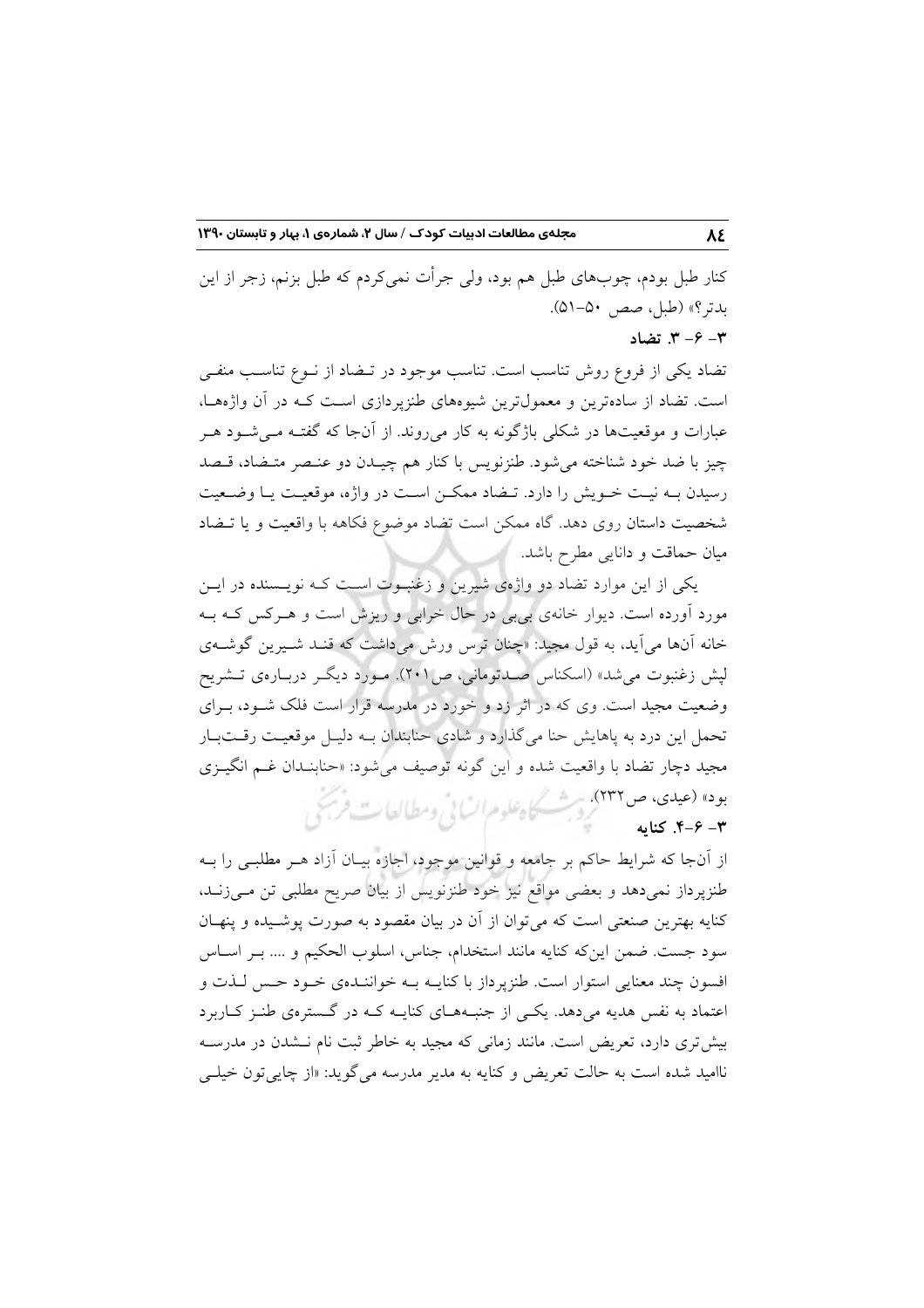ممنون، داغ بود، یک خرده دلگرم شدیم» (دوچرخه، ص ۱۳۴). در چند جای دیگر این داستان مواردی از این تکنیک دیده میشود. مجیـد معمـولاً از درسـت کـردن موهـایش احساس رضایت ندارد و برای بد فرمی آنها از عبارت کنایی استفاده میکند: - «موها خر خودشان را سوار بودند» (سلمانی سوم، ص ۶۴).

- «... برایم خط و نشان کشید که الان آشی برایت می یزم کـه یـک وجـب روغـن رویش باشد» (عکس یادگاری، ص۱۰۱).

– «باز صدای همسایهها و اهل کوچه درآمد که: بابا این بشر یاک بالاخانه را اجباره داده» (آرزوها، ص ۱۱۶).

- «از قديم گفتن: كسى كـه خـرش رو تـو خـرعلافهـا برونـه بيچـاره اسـت» (دوچرخه، ص۱۳۳).

– «باز چرخ سواری با مکافات شروع شد. به قول بی بی باز همان خر سیاه و همان راه آسيا» (دوچرخه، ص١۴٨).

- « بین راه اگر کسی مرغ سعادت بر شانهاش می نشست و مـی توانـست در بـردن توپ به مهدی کمک کنـد، از خوشـی کـبکش خـروس مـی خوانـد، بـا دمـش گـردو مي شكست» (توپ، ص1۶۴).

در بچههای قالیبافخانه در صفحه۳۷ و ۵۰ نیز کنایه بهکار رفته است:

- «مش رحیم تا میدید همه گوش تا گوش نشستهاند و می خواهند گوش بری کنند، هوای آب پاشیدن جلوی دکان بـه کلـهاش مـی افتـاد» (بچـههـای قالیبـافخانـه، ص ۴۷).

- (ماش شیطونو به نمکو گفت): «اگر نمی خوای بری تـو اشـکم خـر، صـدات در نياد. شغال مست<sub>ى</sub> هم نكن» (بچەهاى قاليبافخانە، ص٥٠).  $\sim -2 - 2$ . تکرار

یکی از ویژگیهای سبک ادبی و یکی از شیوههایی کـه باعـث افـزودن موسـیقی کـلام می شود، تکرار است. این تکرار ممکن است، تکرار واک، هجا، واژه، عبارت، جملـه یـا مصراع باشد. تکنیک تکرار به تنهایی طنزساز نیست بلکه به نوعی نقش یاریرسـانی در ساخت موقعیت طنز دارد. تیکهای کلامی و رفتاری و تکیه کلامهـای شخـصیتهـای داستانی یا نمایشی نمودهایی از کاربرد همین تکنیک به شمار می رود. تکرار گاهی مفید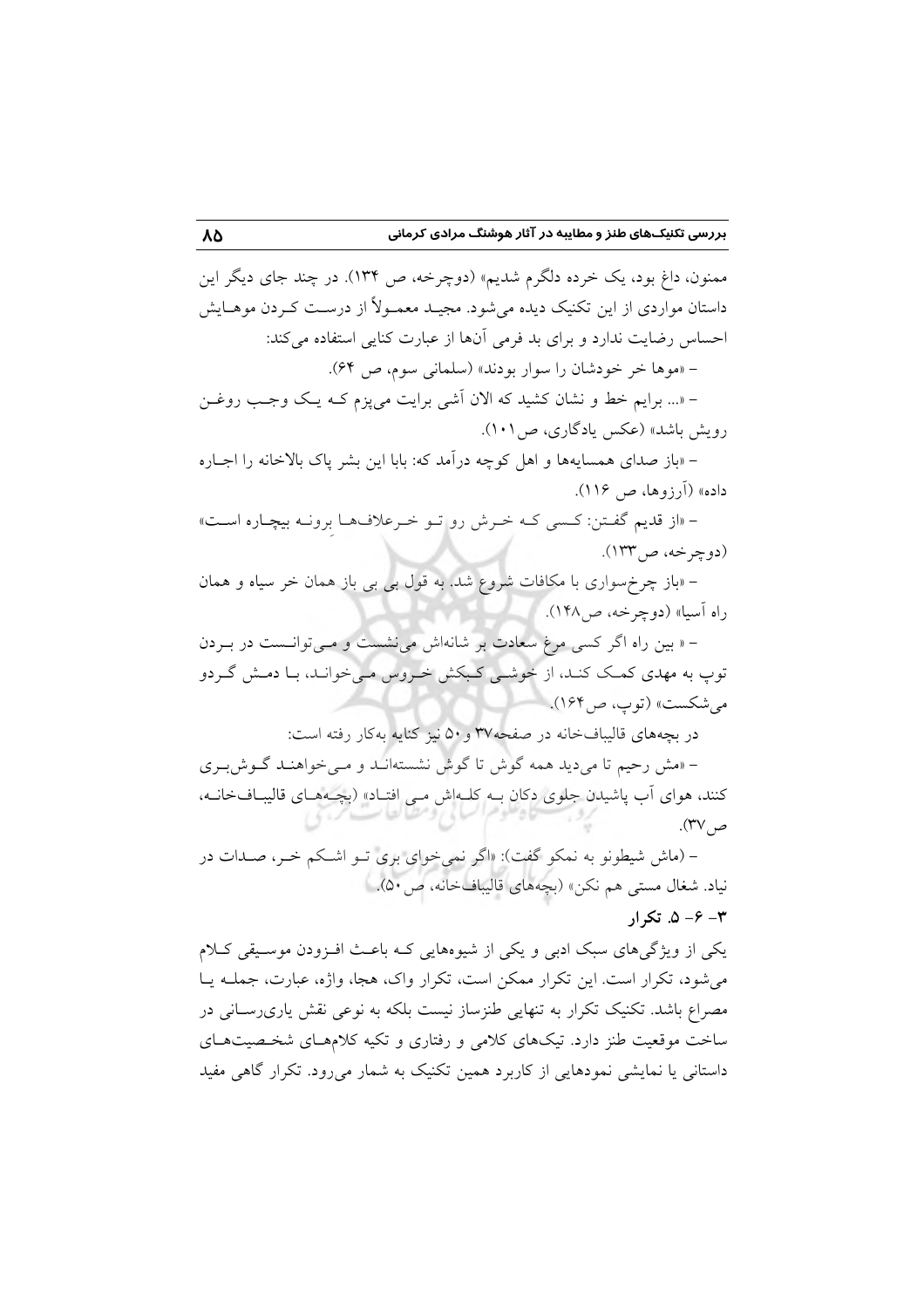تأکید، تأن<sub>ی</sub> و گاه برای اهمیت دادن به موضوع و جلب توجه مخاطب به موضوع مــورد طنز است. بهترین نمونهی تکرار که سبب ایجاد موقعیت طنز می شـود، داسـتان «عاشـق کتاب» در قصههای مجید است؛ تکرار چندین بارهی رفت و آمد مجید نزد مش اسـدالله برای به دست آوردن کتاب موقعیتی طنزآمیز را پدید آورده است. برای نمونــهی دیگــر، می توان به صحنهای که در مربای شیرین، اشاره کرد که تکرار عبـارت در آن از سـوی شخصیت داستان نوعی تکرار طنزآمیز آفریده است. شخص توزیع کنندهی مرباها زمانی که با شکایت مغازهدار مبنی بر باز نشدن در شیشهی مرباها روبـهرو مــی شــود، کلمــهی «یعنی چه» را تکرار میکند. در نتیجه پاسخ مغازهدار نیز با این تکرار به نوعی طنـزآمیـز مي شود: «اين آقا هي مي گويد: يعني چه ! از خودت بيرس «يعنـي چـه» از كارخانــه تــان بیرس «یعنی چه؟» خجالت بکشید با این جنس هاتان!» (مربای شیرین، ص ٢٣).  $-9 - 3$  ایهام

زبانشناسان، ایهام را در زیرگروه جناس قرار میدهند. ایهام نیز مانند جناس، ابهـام و ... بر ساحت چند معنایی تکیه دارد. بدین صورت که کلمهیی در کلام حـداقل دو معنـی مختلف داشته باشد (یک معنی دور و یک معنی نزدیک). در قـصههــای مجیــد تکنیــک ايهام را در چند نمونهي زير مي توان ديد:

– به کاربردن کلمهی خوابیدن دربارهی مرتب کردن موهـا از سـوی مجیـد دارای ايهام است: «[موها] سربه راه مي شدند، مي خوابيدند» (سلماني سوم، ص40).

مجید مدتی است که در کوچهها، هنگام راه رفتن سرش را پایین میاندازد تا شاید درکوچهها چیزی پیدا کند و بی بی که از این کار مجید بــه دلیــل اتفاقــات پــیش آمــده عاجز شده است از همسایهها کمک می خواهد تا به بهانهای سر او را به بالا بیـاورد و او را از این مشکل دور کند: «عقلشان را گذاشتند روی هم که مرا از بدبختی «سربه زیــر» بودن نجات دهند و «سربلندم» كنند» (اَرزوها، ص١١٥). بدين صورت وجـود دو كلمـه سر به زیر بودن و سربلند کردن دارای ایهام طنزآمیزی شده است.

- «مدتها سر به زیر بودم که بی بی حقهای سوارکرد و مرا از کار و کاسبی انداخت، و سر به هوایم کرد» (اَرزوها، ص ۱۱۵). وجود کلمهی سر به هوا بــا توجــه بــه موقعیــت مجید یعنی بالا گرفتن سر دارای ایهامی همراه با طنز شده است.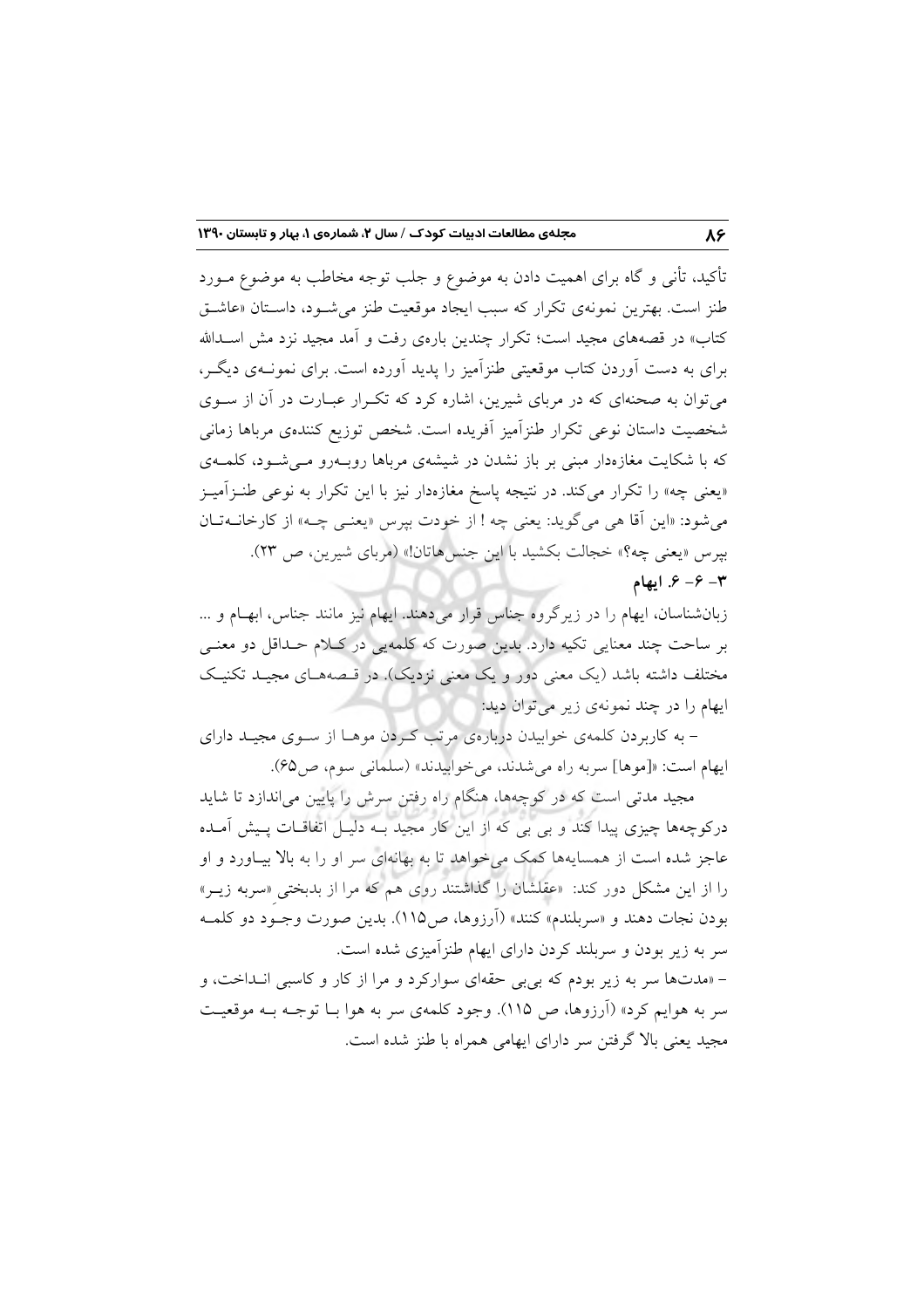#### ۴. نتىجەگىرى

آنچه می توان با بررسی آثار طنزآمیز مرادی کرمانی بر آن تأکید کرد ایــن اسـت کــه بــه نظر میرسد میان طنز کودک و بزرگسـال تفـاوتهـایی دیـده مـیشـود؛ اگـر در طنـز بزرگسال مخاطب در پس زمینهی طنـز انتقـاد را مـی بینـد در گـسترهی طنـز کـودک و نوجوان لزوماً نبايد در يې وجود انتقاد بود، چون در طنز کودک چه بسا همين که کـنش رفتاری، عبارت و کلامی و یا موقعیتی خنده را بر لب مخاطب نـشاند، بـسنده اسـت و مخاطب از این خنده احساس لذت میکند. البته این موضوع به هیچوجه به معنای نبـود انتقاد در طنز کودک نیست و همانگونه که در آثار مردای کرمانی نیز نشان داده شــد، در بسیاری از مواقع نویسنده توانسته افزون بر ایجاد شـادی و خنـده در مخاطـب او را بـه درنگ نیز وادارد و انتقادی را مطرح سازد. همچنین با درنگ در آثـار و گـسترهی کـار طنزپردازی مرادی کرمانی، به این نکته پی میبریم که طنز وی طنزی گزنده، تند، عصبی و همراه با نفرت و كينهجويي نيست، بلكه طنـزي ملايـم و نـسبتا تلـخ اسـت و رونـد بهرهگیری مرادی کرمانی از طنز برای تحقیر و تمـسخر دیگـران نیـست؛ بلکـه خنـدهی ناشی از طنز کرمانی در اثر ترحم و حس دلسوزی مخاطب نسبت به شخـصیت داسـتان است. میخنداند اما نه خندهای از سر بی دردی و تفریح بلکه خندهای همـراه بـا تفکـر، عبرت و درنگ. در قصههای مجید به دلیل تنوع موضوع زمینه برای استفادهی نویــسنده از شگردهای متنوعتر طنز فراهم بوده امّا این تنوع یکسان نیـست و نویـسنده بـیشتر برای ایجاد طنز از بزرگنمایی، مبالغه و اغراق و طنز موقعیت استفاده کرده و در برخمی تکنیکها مانند استفاده از بازیهای زبانی، جناس، تضاد، کنایه، عکس و کوچکنمـایی نتوانسته آنگونه که باید عمل کند؛ شاید بتوان گفت بهرهگیری از تکنیکهای پاد شـده به دلیل پیچیدهتر بودن بیش تر در گسترهی طنز بزرگسال میگنجد و نویسنده باید بـرای استفاده از چنین ظرفیتی مهارت بسیار بالایی داشته باشد تا بتواند هـمزمـان کـه درحـد سطح درک و دریافت مخاطب می نویسد، جنبههای طنز اثر را نیز رعایت کنـد. در آثــار دیگر نویسنده؛ مانند خمره، مربای شیرین، تنور و لبخنـد انــار نقــش شــگردهایی ماننــد بزرگنمایی و طنزهای موقعیت بسیار پررنگ شده است و به ندرت می توان تکنیکهای دیگر طنز را پیدا کرد. البته ساختار ویژهی داستانهای خمره و مربای شیرین باعث شده طنز تا حدی در ساختار این دو داستان نیز تأثیر بگذارد و طنز در لایــهی پنهــانتــر آثــار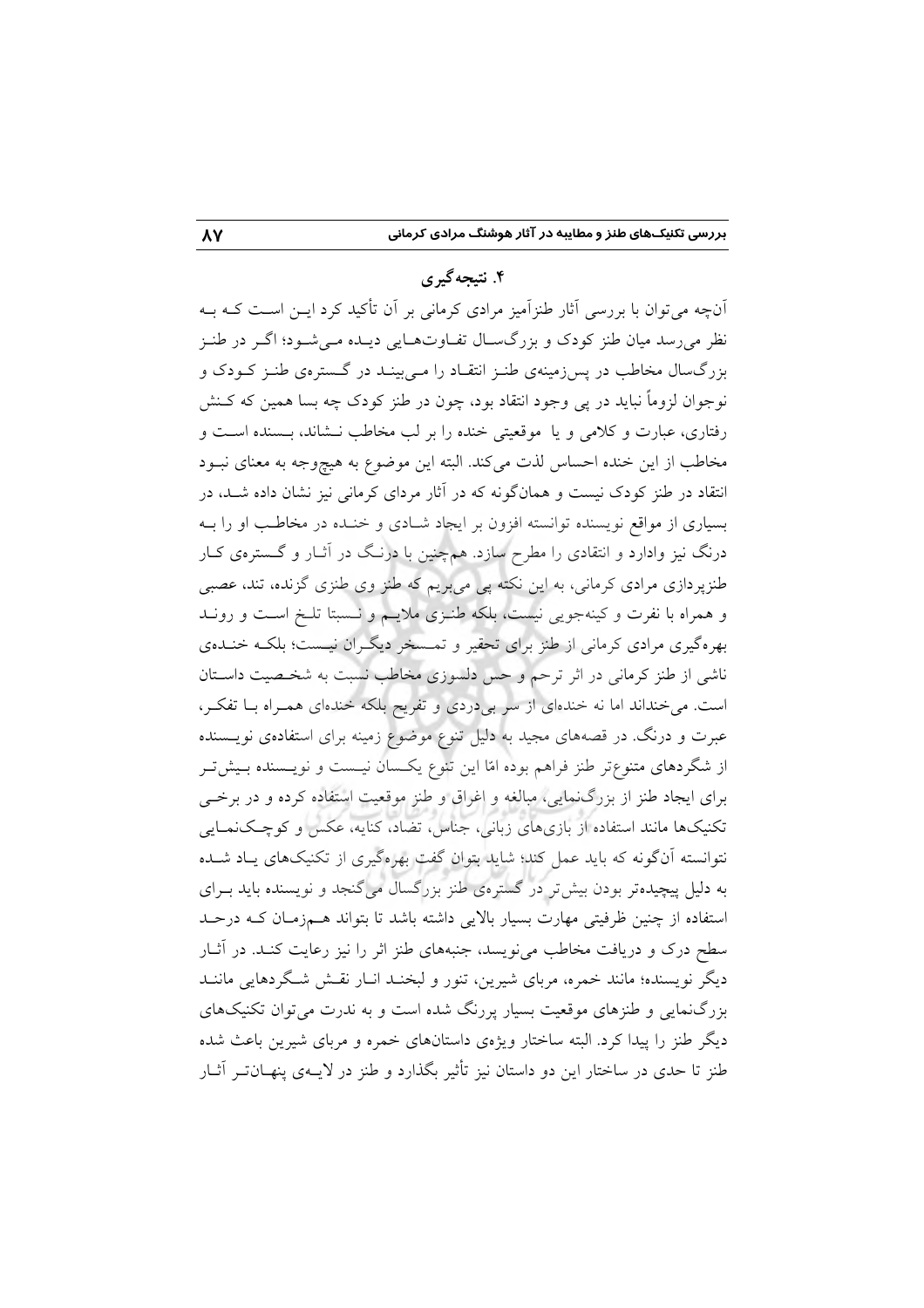نویسنده نیز نفوذ کند؛ چون طنز در قصههای مجید بیش تر در سطح داسـتانهـا جریـان دارد. تنها اثر طنزآمیز مرادی که تا حدی با دیگر آثـار او متفـاوت اسـت، مهمـان مامـان است؛ در این اثر از شوخیها و موقعیتهای خندهآور که سبک طنز مردای است خبری .<br>نیست و طنز و مطایبه چندان در آن آشکار نیست. او با داسـتانهــایش راه را نمــوده و تصمیم را به مخاطب واگذاشته است تا دربارهی واقعیت موجـود تـصمیمگیـری کنـد. تکنیکهای طنزی که کرمانی به کار می برد تا از یـکنـواختی آثـارش جلـوگیری کنـد، فراواناند ولي او از چندين تكنيک بيش ترين كمک را مي گيرد. بـزرگ(مـايي (مبالغــه و اغراق)، کوچکنمایی، موقعیتهای طنز آمیـز، دیـالوگ و لحـن طنز آمیـز شخـصیتهـا، مقایسه و تشبیه، انواع بازیهای زبانی- بیانی و آنچه که در بخـش تکنیـکهـا بررســی شدند از جمله عوامل طنزساز در قصههای مجید است. در بچههای قالیبافخانــه شــاهد کاربرد تکنیکهایی از جمله کوچک کـردن، تحکـم و نفـرین و دشـنام، طنـز در گفتـار شخصیتها و موقعیت طنزآمیز(تجسم) هستیم. در داستان مربای شیرین که با طنزی نــو و امروزی روبهروهستیم، کاربرد تکنیکی گستردهای وجـود نـدارد بلکـه عنـصر اصـلـی همان بزرگنمایی (مبالغه و اغراق)، طنز در گفتار، تحقیر و کوچک کـردن و موقعیـت طنز (خواب و رویا و خیال پردازی) است. طنز مرادی همواره لازمهاش ایجباز و قبدرت در نکتهپردازی است. یکی از ویژگیهایی که در بیش تر داستانهای (قسمهمای مجیـد) می بینـیم شـگرد پایـان غیرمنتظـره اسـت. نمونـهی دیگـری از طنزپـردازی کرمـانی در داستانهای مجید، نوع نقشههای طنزآمیزی است که مجید برای اشـخاص یـا حیوانــات می کشد که این نمونه را زیر عنوان طنـز موقعیت دسـتهبنـدی کردیم،کـاربرد لغـات و اصطلاحات محاوره و فرهنگ عامــه، گــویش محلــی (کــه بــیشتــرین کــاربرد آن را در بچههای قالیبافخانه داشته و باعث باورپذیری آن شده است.)، اشـعار محلـی و قـومی (که در خدمت زبان طنز آمیز نویسنده هستند)، به کارگیری توصیفهای گوناگون بـرای تأکید و تقویت زبان و طرح داستانی، واج آرایی، سجع و جناس و تکرار جهــت ایجــاد اطناب هنري، كاربرد فراوان ضرب المثلها و... اشاره كرد. مجيد به عنوان نماد مدرنيتـه و بی بی به عنوان نماد سنت، مدام با هم درحال کشمکش و بحث و گفتوگو هستند و همین بحثها به نوعی یکی از عوامل ایجاد موقعیـتهـای طنزآمیـز در داسـتان اسـت. دربارهی اثر «مربای شیرین» باید گفت که طنز نوتر و امروزیتری نسبت به دو اثر دیگر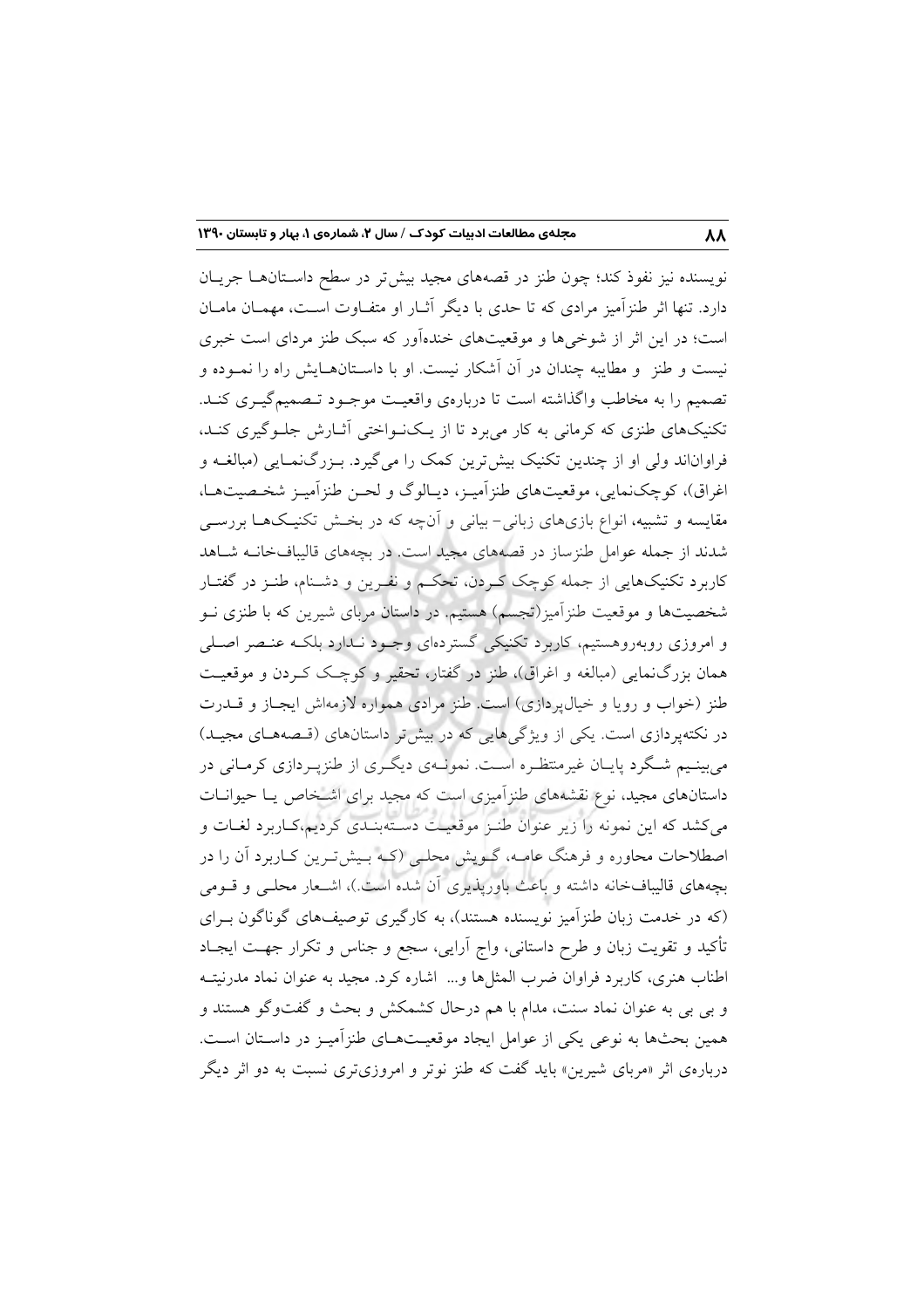دارد. تفاوت دیگر آن با دو داستان دیگ در شخیصیت (جبلال) است کبه بیه نیوعی متفاوت از مجید، نمکو، رضو و...است. مجید، به نوعی خودِ نویسنده و تداعی گر دوران نوجوانی اوست، اما نویسنده با نوع زندگی جـلال آشـنایی ملموســی نـدارد بلکــه تنهـا تصویرگر زندگی او و مادرش و مشکلات زندگی شهری آنهاست. به هر ترتیب جـای آن دارد به این مطلب اشاره کنیم که آثار این نویسنده قابلیـت آن را دارد کــه توجــه دو گروه سنی مختلف (کودک و نوجوان و بزرگسال) را با وجود گسترش وسایل سرگرمی هنوز هم به دنیای داستان جلب کند. بدون شک یکی از عوامل موثر در جلب مخاطب، طنز ملایم موجود در این آثار است.

فهرست منابع اخوت، احمد. ( ۱۳۷۱). *نشانه شناسی مطایبه*. اصفهان: فردا. اصلاني، محمدرضا. (١٣٨۵). فرهنگ *واژگان و اصطلاحات طنز .* تهران: كاروان. بهزادي اندوهجردي، حسين. (١٣٧٨). *طنز و طنزير دازي در ايران.* تهران: صدوق. توکلی، زهرا. (۱۳۸۴). برر*سی آثار هوشنگ مرادی کرمانی.* پایاننامهی کارشناسی ارشــد دانشگاه شهید بهشتی تهران. جوادی، حسن. (۱۳۸۲). *تاریخ طنز در ادبیات فارسی*. تهران: کاروان. حاجی نصرالله، شکوه. (۱۳۸۶). «سبک مرادی کرمانی از قصههای مجید تا لبخنـد انـار». یژوهشر نامهی ادبیات کودک و نوجوان، شمارهی ۳۳ و ۳۴، صص ۱۱۹–۱۴۱. حافظ، شمس الدين محمد. (١٣٧٢). *ديوان حافظ*. تهران: صفى على شاه. دهقانیان، جواد. (۱۳۸۶). بررسی محتو*ا و ساختار طنـز در نشـر مـشروطه*. پایـانiامـه ی دکتری دانشگاه شیراز. سلاجقه، پروین. (۱۳۸۰). ص*دای خط خوردن مشتق.* تهران: معین. سعیدی، مهدی. (۱۳۸۱). تحلیل ساختاری و مضمونی طنز در کتابهای صابری فسومنی و... . تهران: دانشگاه تربیت مدرس. سیدآبادی، علی اصغر . (۱۳۸۲). «در باب آنچــه مــرادی را از دیگــر نویــسندگان متمــایز می کند». یژوهشر نام*هی ادبیات کیو*دک و نوجیوان، شیعاد ه ی ۳۴ و ۳۳، صد حد ۱۴۲- $NYV$